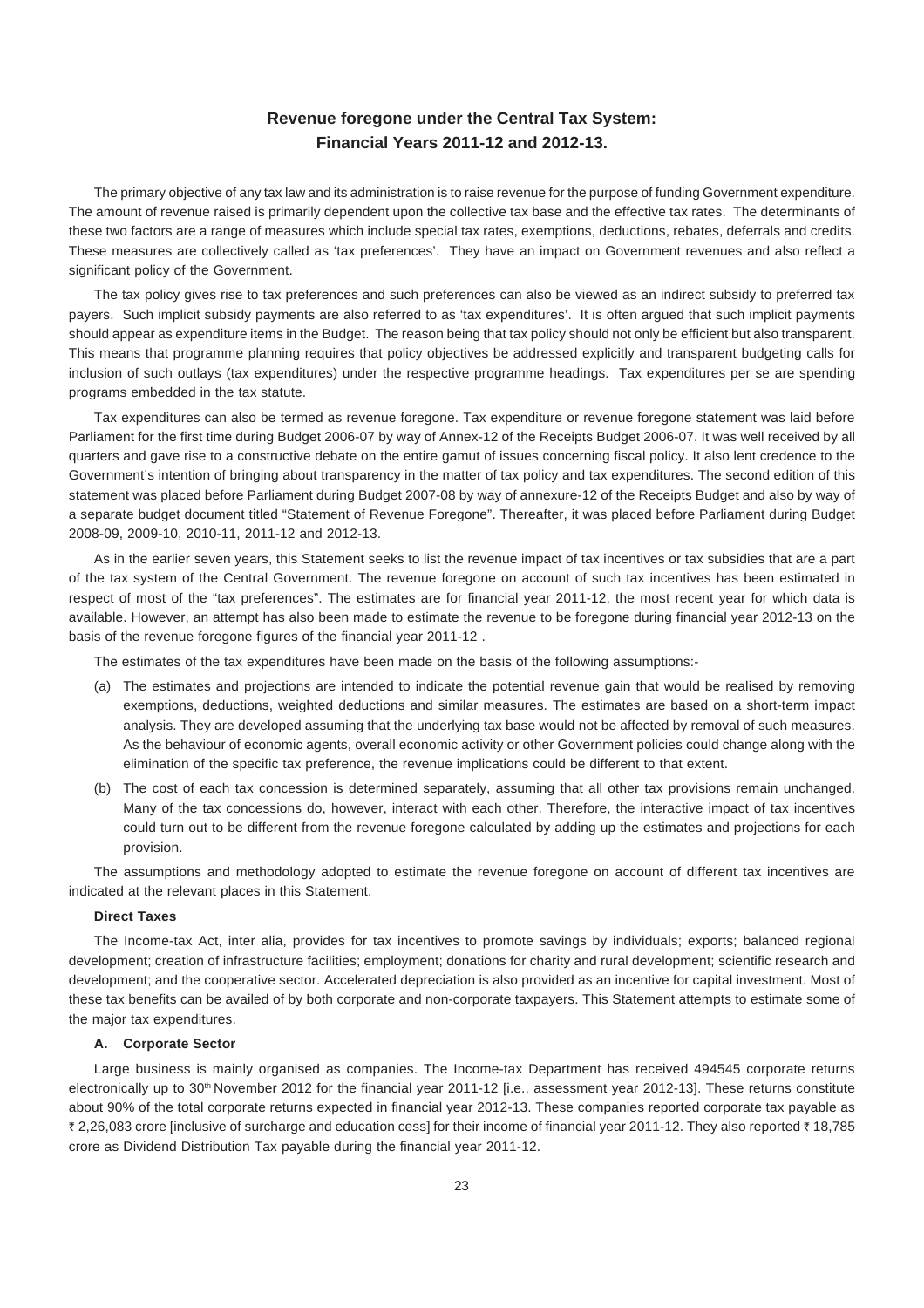For the purposes of estimating the tax expenditure, data pertaining to these 494545 companies<sup>1</sup> was culled from the database for analysis and is detailed in tables 1 to 5 and Appendix to this statement. **Table 1** profiles these companies across profit ranges. The following facts emerge from an analysis of the data:-

- 278982 companies ( 56.41 %) reported  $\bar{\tau}$  9,89,236 crore as profits before taxes and a total income (taxable income)<sup>2</sup> of  $\bar{\tau}$ 6,98,359 crore for the financial year 2011-12.
- 184653 companies (37.34 %) reported ₹ 3,27,115 crore as losses.
- 30910 companies ( 6.25 %) reported Nil profit.

The **effective tax rate<sup>3</sup> of the entire sample was 22.85 per cent<sup>4</sup> [as against the rate of 24.10 per cent reported in 2010-11]** while the statutory tax rate was 32.445 per cent. Companies with profits before taxes [PBT hereafter] of  $\bar{\tau}$  500 crore and above, accounted for a total of 59.49 percent of the total PBT and a total of 56.40 per cent of the total corporate income tax payable. However, their effective tax rate was 21.67 per cent, while the effective tax rate was 26.26 per cent for companies with PBT of up to ₹ one crore. This rate of effective tax, which is close to the statutory rate in companies, is the result of the gradual phasing out of profit linked deductions and the levy of Minimum Alternate Tax on companies. The effective rate is, however, lower than the effective rate of 24.1% in the F.Y 2010-11, partly due to the reason that the surcharge on corporate tax payers (tax liability exceeding ₹ 1 crore) has been reduced from 7.5 percent to 5 percent in 2011-12. In addition to this, it is seen that the profile of companies in the data of 494545 companies indicates that the number of companies showing a loss has gone up from 161596 (35.19 % of the sample) in 2010-11 to 184653 (37.34 % of the sample) in 2011-12.

The ratio of total income to PBT is much higher (85.79 per cent) for companies with PBT of up to  $\bar{\tau}$  one crore than that for the total sample (70.60 per cent). This indicates lesser deviance from PBT in the case of relatively smaller companies as compared to larger companies owing to higher tax concessions being availed of by the latter.

| SI.<br>No. | <b>Profit Before Taxes</b> | Number of<br><b>Companies</b> | Share in<br><b>Profits</b><br><b>Before</b><br>Taxes<br>(in %) | Share in<br>Total<br><b>Income</b><br>(in %) | Share in<br><b>Total</b><br>Corporate<br><b>Income Tax</b><br>Payable<br>(in %) | Ratio of<br><b>Total</b><br><b>Income</b><br>to Profits<br><b>Before</b><br><b>Taxes</b><br>(in %) | <b>Effective</b><br><b>Tax Rate</b><br>(in %) |
|------------|----------------------------|-------------------------------|----------------------------------------------------------------|----------------------------------------------|---------------------------------------------------------------------------------|----------------------------------------------------------------------------------------------------|-----------------------------------------------|
| 1          | Less than Zero             | 184653                        | 0.00                                                           | 0.44                                         | 0.41                                                                            |                                                                                                    | --                                            |
| 2          | Zero                       | 30910                         | 0.00                                                           | 4.61                                         | 2.30                                                                            | $- -$                                                                                              | $- -$                                         |
| 3          | ₹ 0-1 Crore                | 249567                        | 2.96                                                           | 3.41                                         | 3.40                                                                            | 85.79                                                                                              | 26.26                                         |
| 4          | ₹ 1-10 Crore               | 23339                         | 7.10                                                           | 7.56                                         | 7.82                                                                            | 79.20                                                                                              | 25.16                                         |
| 5          | ₹ 10-50 Crore              | 4330                          | 9.31                                                           | 9.15                                         | 9.46                                                                            | 73.11                                                                                              | 23.21                                         |
| 6          | ₹ 50-100 Crore             | 755                           | 5.28                                                           | 5.06                                         | 5.21                                                                            | 71.24                                                                                              | 22.54                                         |
| 7          | ₹ 100-500 Crore            | 739                           | 15.86                                                          | 14.56                                        | 15.00                                                                           | 68.23                                                                                              | 21.63                                         |
| 8          | Greater than ₹ 500 Crore   | 252                           | 59.49                                                          | 55.21                                        | 56.40                                                                           | 68.99                                                                                              | 21.67                                         |
| 9          | All Sample Companies       | 494545                        | 100.00                                                         | 100.00                                       | 100.00                                                                          | 70.60                                                                                              | 22.85                                         |

**Table 1: Profile of sample companies across range of profits before taxes (Financial Year 2011-12) (Sample size – 4,94,545)**

**Table 2** profiles the sample companies across effective tax rates. 263315 companies with average effective tax rates upto 20 per cent accounted for 37.42 per cent of total profits before taxes, 18.23 per cent of total taxable income and 15.44 per cent of total taxes paid. In other words, a large number of companies (263315) contributed a disproportionately lower amount in taxes in relation to their profits. Interestingly, 48527 companies accounting for 10.88 percent of the total profits and 18.79 percent of the total taxes, had an effective tax rate greater than the statutory rate. This is apparently on account of certain expenses debited in profit and loss account being disallowable under the Income-tax Act. This shows that the tax liability across companies is unevenly distributed. This is primarily due to the various tax preferences in the Statute.

*<sup>1</sup> The sample size for financial year 2010-11 was 4,59,270.*

*<sup>2</sup> The term "total income", in income-tax returns, represents taxable income as would be implied in common parlance.*

*<sup>3</sup> Effective tax rate in case of companies is the ratio of total taxes paid [including surcharge and education cess but excluding Dividend Distribution Tax] to the total profits before taxes [PBT] and expressed as a percentage.*

*<sup>4</sup> Effective tax rate including dividend distribution tax was 24.75 percent.*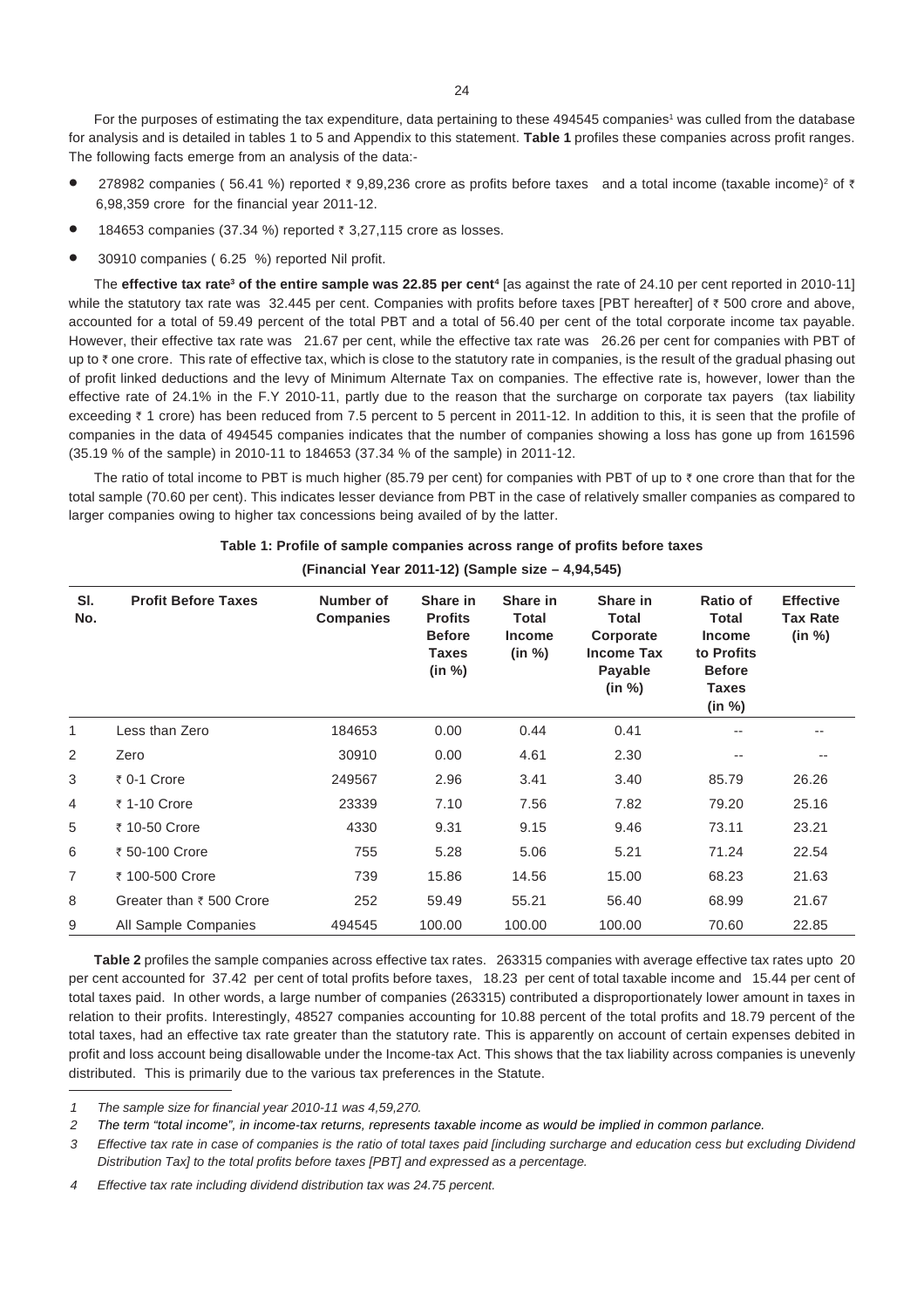| SI.<br>No. | Effective tax rate (in %) | Number of<br><b>Companies</b> | <b>Share in Total</b><br>profits (in %) | Share in<br><b>Total</b><br><b>Income</b><br>(in %) | Share in<br><b>Total Tax</b><br>Payable<br>(in %) |
|------------|---------------------------|-------------------------------|-----------------------------------------|-----------------------------------------------------|---------------------------------------------------|
|            | Less Than Zero and Zero   | 232296                        | 7.67                                    | 0.68                                                | 0.40                                              |
| 2          | $0 - 20$                  | 31019                         | 29.75                                   | 17.55                                               | 15.04                                             |
| 3          | $20 - 25$                 | 15996                         | 16.82                                   | 17.05                                               | 16.89                                             |
| 4          | $25 - 30$                 | 28326                         | 15.40                                   | 18.65                                               | 18.62                                             |
| 5          | $30-33.$                  | 107471                        | 19.48                                   | 27.28                                               | 27.34                                             |
| 6          | >33.                      | 48527                         | 10.88                                   | 18.79                                               | 19.40                                             |
| 7          | Indeterminate [PBT=0]     | 30910                         | 0.00                                    | 0.00                                                | 2.31                                              |
| 8          | All Sample Companies      | 494545                        | 100.00                                  | 100.00                                              | 100.00                                            |

## **Table 2: Profile of sample companies across range of Effective tax rates\***

**(financial year 2011-12) [sample size – 4,94,545]**

effective tax rate is inclusive of surcharge and education cess.

**Table 3** compares the effective tax rate of public companies [PSUs only] with that of private companies. While the rate is lower than the statutory rate for both categories, the private sector companies pay a slightly larger proportion of their profits as tax than the public sector companies.

| Table 3: Effective tax rate* of sample companies in the public and private sectors |  |  |
|------------------------------------------------------------------------------------|--|--|
|                                                                                    |  |  |

| (financial year 2011-12) [sample size $-4,94,545$ ] |
|-----------------------------------------------------|
|-----------------------------------------------------|

| SI.<br>No. | <b>Sector</b> | Number of<br><b>Companies</b> | Share in total<br>profits (in $%$ ) | Share in<br>total tax<br>payable | <b>Effective</b><br>tax rate<br>(in %) |
|------------|---------------|-------------------------------|-------------------------------------|----------------------------------|----------------------------------------|
|            | Public        | $230*$                        | 27.95                               | (in %)<br>27.16                  | 22.21                                  |
| 2          | Private       | 494315                        | 72.05                               | 72.84                            | 23.10                                  |
|            | Total         | 494545                        | 100                                 | 100.00                           | 22.85                                  |

effective tax rate is inclusive of surcharge and education cess.

*# Based on the information given by the assessee companies (as PSUs) in their respective returns.*

**Table 4** shows a comparison between the effective tax rate of the manufacturing sector and the service sector in respect of the sample companies. The service sector has a higher effective tax (23.70 %) as compared to manufacturing sector (22.01%). Both the sectors have an effective tax rate that is well below the statutory rate of 32.445 per cent.

**Table 4: Effective tax rate\* of sample companies in the manufacturing and service sectors**

**(financial year 2011-12) [sample size – 4,94,106]**

| SI.<br>No. | <b>Sector</b> | Number of<br><b>Companies</b> | Share in total<br>profits (in %) | Share in<br>total tax<br>payable<br>(in %) | <b>Effective</b><br>tax rate<br>(in %) |
|------------|---------------|-------------------------------|----------------------------------|--------------------------------------------|----------------------------------------|
|            | Manufacturing | 127932                        | 50.09                            | 48.24                                      | 22.01                                  |
| 2          | Service       | 366174                        | 49.91                            | 51.76                                      | 23.70                                  |
|            | Total         | 494106                        | 100.00                           | 100.00                                     | 22.85                                  |

\* *effective tax rate is inclusive of surcharge and education cess. Sample size is slightly less than the other tables as some of the returns did not have the business code filled.*

**Table 5** gives details of the major tax expenditures on corporate tax payers in terms of the revenue foregone during the financial year 2011-12 and 2012-13. The analysis is based on the corporate returns filed up to  $30<sup>th</sup>$  Nov 2012, which constitute 90% of the expected returns in the financial year 2012-13. However, the due date for filing of returns by all companies is on or before 30th November and most of the tax concessions analysed require the return to be filed before the due date for the purpose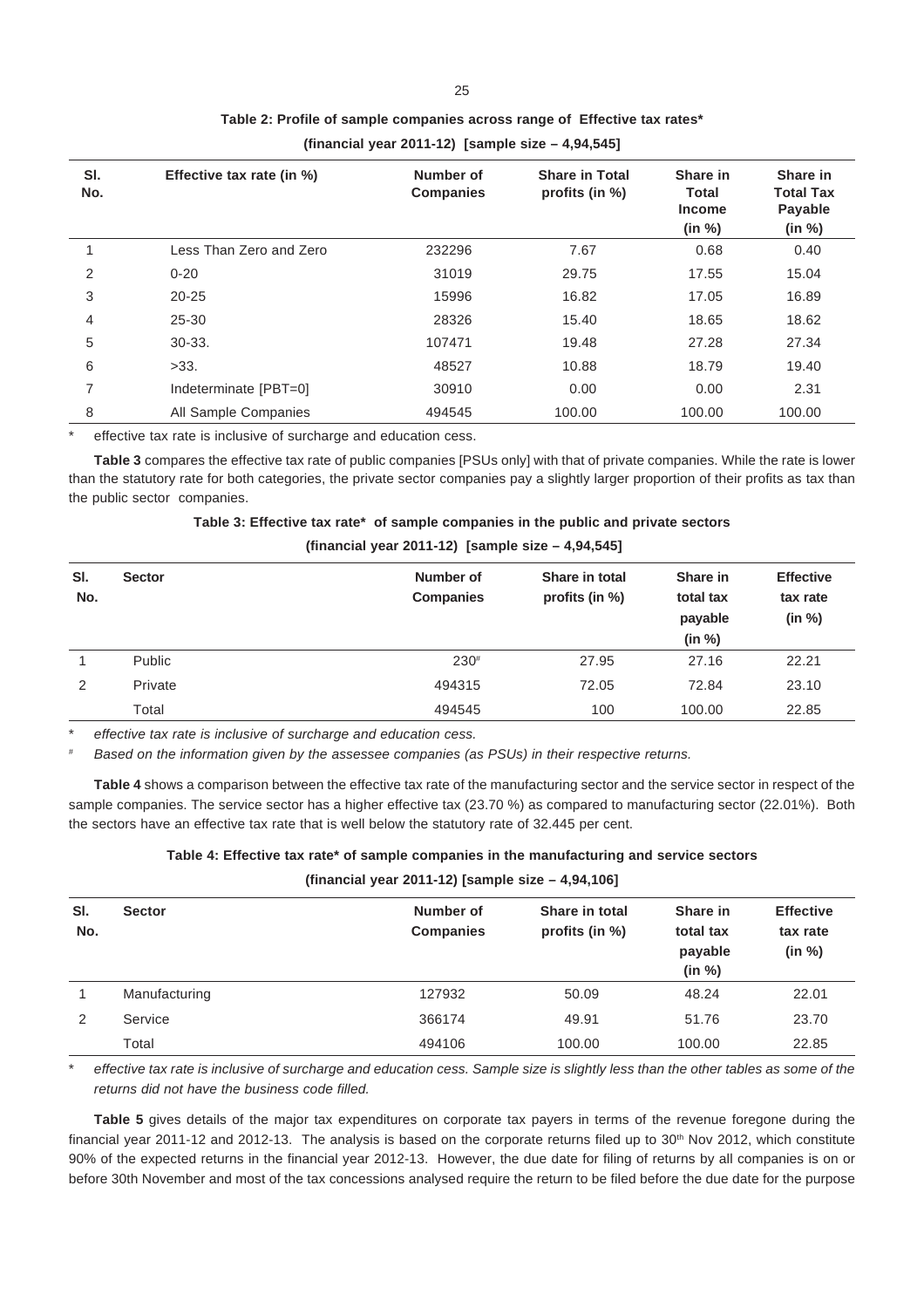of claim of such incentive*.* Therefore, the revenue foregone from the data sample has not been scaled up in any manner. The tax foregone on each tax concession claimed by these companies has been calculated by applying the corporate tax rate of 32.445 per cent (inclusive of 3% education cess and 5% surcharge) on the amount of each deduction. The revenue foregone on account of accelerated depreciation, deduction/weighted deduction for expenditure on scientific research, and deduction for expenditure on eligible projects/schemes for social and economic uplift of the public, has been calculated by first determining the difference between the depreciation/deduction debited to the profit and loss account by companies and the depreciation/deduction allowable under the Income-tax Act. Thereafter, the corporate tax rate of 32.445 per cent has been applied to this difference to arrive at the revenue foregone figure.

Another aspect of revenue foregone is tax deferral. Tax deferral occurs when the taxpayer, on account of being allowed higher deductions under the tax statute is able to defer his tax liability by claiming an allowance (e.g. depreciation allowance) as a deduction over shorter time period where as he may be spreading the same depreciation claim over a number of years in his own accounts. As depreciation does not entail cash outgo, this is a tax deferral. On the other hand, the Minimum Alternate Tax (MAT) on companies under the tax statute fastens a liability (for 2011-12, at the rate of 20%, inclusive of cess and surcharge, on book profits), on the profit reported by the company to its shareholders (subject to some adjustments), if this liability is in excess of the tax liability computed at normal rates (for 2011-12, at the rate of 32.445 percent on taxable income). The excess liability on account of MAT is allowed as a credit (upto 10 years) in a subsequent year in which the normal tax liability is in excess of MAT. The additional tax paid on account of MAT is, therefore, an advance payment of future tax liability. It restricts the period of deferral of taxes on account of claims of depreciation and moderates the tax foregone on other deductions such as profit linked deductions by spreading the same claim over a longer period of time.

Based on the revenue foregone figures for financial year 2011-12, the revenue foregone for the financial year 2012-13 has been projected. The estimation for 2012-13 has been made by multiplying the revenue foregone on each tax incentive in 2011-12 by the projected corporate tax growth in 2012-13 as per revised estimates. Table 5 depicts the major tax expenditures on corporate taxpayers in terms of revenue foregone during the financial year 2011-12 and projection for the financial year 2012-13 .

| SI.<br>No.     | <b>Nature of incentive</b>                                                                                                   | <b>Revenue</b><br>Foregone<br>(in $\bar{\tau}$ Crore)<br>$[2011 - 12]$ | Projected<br><b>Revenue</b><br>Foregone<br>(in $\bar{\tau}$ Crore)<br>$[2012 - 13]$ |
|----------------|------------------------------------------------------------------------------------------------------------------------------|------------------------------------------------------------------------|-------------------------------------------------------------------------------------|
| 1.             | Deduction of export profits of STPI units (section 10A)                                                                      | 19.2                                                                   | $Nil^*$                                                                             |
| 2.             | Deduction of export profits of EHTP units (section 10A)                                                                      | 0.8                                                                    | $Nil^*$                                                                             |
| 3.             | Deduction of export profits of units located in SEZs<br>(section 10A and 10AA)                                               | 10916.2                                                                | 12033.1                                                                             |
| 4.             | Deduction of export profits of units located in EPZs (section 10A)                                                           | 30.5                                                                   | $Nil^*$                                                                             |
| 5.             | Deduction of export profits of units located in FTZs (section 10A)                                                           | 1.6                                                                    | $Nil^*$                                                                             |
| 6.             | Deduction of export profits of Export Oriented Units [EOUs] (section 10B)                                                    | 18.0                                                                   | $Nil^*$                                                                             |
| 7 <sub>1</sub> | Accelerated Depreciation (section 32)                                                                                        | 34320.1                                                                | 37831.7                                                                             |
| 8.             | Deduction/weighted deduction for expenditure on scientific<br>research (section 35 (1), (2AA) &(2AB))                        | 5747.6                                                                 | 6335.7                                                                              |
| 9.             | Deduction for expenditure on eligible projects or schemes for the<br>social and economic uplift of the public (section 35AC) | 105.9                                                                  | 116.7                                                                               |
| 10.            | Deduction on account of donations to charitable trusts and<br>institutions (section 80G)                                     | 404.3                                                                  | 445.7                                                                               |
| 11.            | Deduction on account of donations for scientific research or rural<br>development (section 80GGA)                            | 1.4                                                                    | 1.5                                                                                 |
| 12.            | Deduction on account of contributions to political parties (section 80GGB)                                                   | 11.4                                                                   | 12.6                                                                                |
| 13.            | Deduction of profits of undertakings engaged in development of<br>infrastructure facilities (section 80-IA)                  | 3127.4                                                                 | 3447.4                                                                              |
| 14.            | Deduction of profits of undertakings engaged in development of<br>SEZs and Industrial Parks (section 80-IA)                  | 211.2                                                                  | 232.8                                                                               |
| 15.            | Deduction of profits of undertakings engaged in providing<br>telecommunication services (section 80-IA)                      | 1218.4                                                                 | 1343.1                                                                              |

**Table 5: Major tax expenditures on corporate taxpayers during the financial years 2011-12 and 2012-13; [sample size 494545]**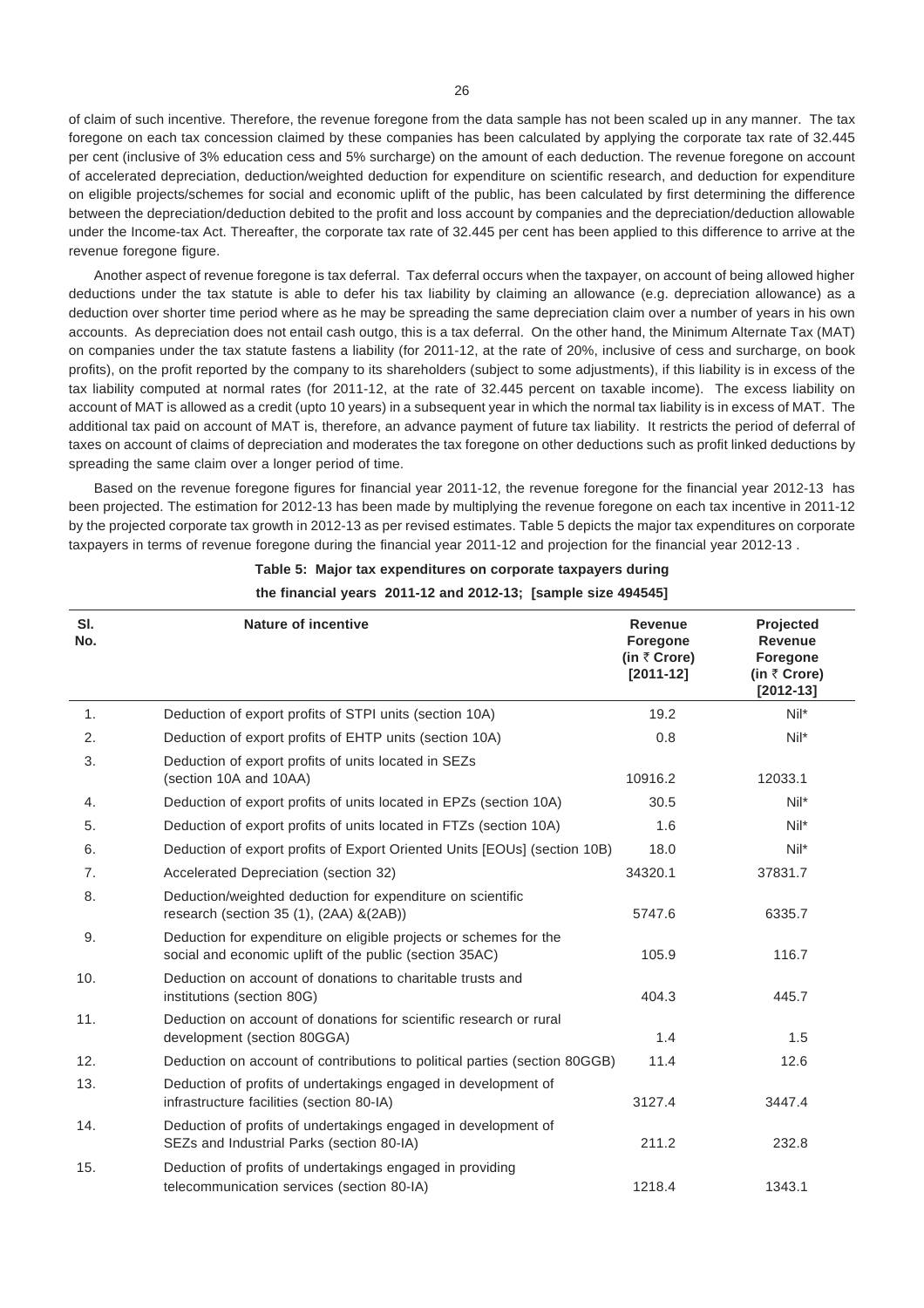| SI.<br>No. | <b>Nature of incentive</b>                                                                                                                                      | Revenue<br>Foregone<br>(in $\bar{\tau}$ Crore)<br>$[2011-12]$ | Projected<br>Revenue<br><b>Foregone</b><br>(in ₹ Crore)<br>$[2012 - 13]$ |
|------------|-----------------------------------------------------------------------------------------------------------------------------------------------------------------|---------------------------------------------------------------|--------------------------------------------------------------------------|
| 16.        | Deduction of profits of undertakings engaged in generation,<br>transmission and distribution of power (section 80-IA)                                           | 8301.6                                                        | 9151.0                                                                   |
| 17.        | Deduction of profits of undertaking engaged in revival<br>of power plant (section 80-IA)                                                                        | 27.4                                                          | 30.2                                                                     |
| 18.        | Deduction of profits of undertakings engaged in development of<br>SEZs in pursuance to SEZ Act, 2005 (section 80-IAB)                                           | 989.8                                                         | 1091.1                                                                   |
| 19.        | Deduction of profits of industrial undertakings located in<br>Jammu & Kashmir (section 80-IB)                                                                   | 201.1                                                         | 221.7                                                                    |
| 20.        | Deduction of profits of industrial undertakings located in industrially<br>backward States other than Jammu & Kashmir (section 80-IB)                           | 227.2                                                         | 250.4                                                                    |
| 21.        | Deduction of profits of industrial undertakings located in backward<br>districts (section 80-IB)                                                                | 52.5                                                          | 57.9                                                                     |
| 22.        | Deduction of profits of industrial undertakings derived from development<br>of scientific research (section 80-IB)                                              | 89.1                                                          | 98.2                                                                     |
| 23.        | Deduction of profits of industrial undertakings derived from production<br>of mineral oil and natural gas(section 80-IB)                                        | 7999.0                                                        | 8817.4                                                                   |
| 24.        | Deduction of profits of industrial undertakings derived from<br>housing projects (section 80-IB)                                                                | 1008.6                                                        | 1111.8                                                                   |
| 25.        | Deduction of profits of industrial undertakings derived from operating<br>a cold chain facility (section 80-IB)                                                 | 27.5                                                          | 30.3                                                                     |
| 26.        | Deduction of profits of industrial undertakings derived from integrated<br>business of handling, storage and transportation of food grains (section 80-IB) 14.4 |                                                               | 15.9                                                                     |
| 27.        | Deduction of profits of industrial undertakings derived from processing,<br>preservation and packaging of fruits and vegetables (section 80-IB)                 | 102.3                                                         | 112.8                                                                    |
| 28.        | Deduction of profits of industrial undertakings derived from hospital<br>in rural area (section 80-IB)                                                          | 8.1                                                           | 8.9                                                                      |
| 29.        | Deduction of profits of undertakings set-up in North Eastern                                                                                                    |                                                               |                                                                          |
|            | States (section 80-IC)                                                                                                                                          | 874.0                                                         | 963.4                                                                    |
| 30.        | Deduction of profits of undertakings set-up in Sikkim (section 80-IC)                                                                                           | 179.7                                                         | 198.1                                                                    |
| 31.        | Deduction of profits of undertakings set-up in Uttaranchal (section 80-IC)                                                                                      | 3083.0                                                        | 3398.4                                                                   |
| 32.        | Deduction of profits of undertakings set-up in Himachal<br>Pradesh (section 80-IC)                                                                              | 1783.4                                                        | 1965.8                                                                   |
| 33.        | Deduction of profits from business of collecting and processing of<br>bio-degradable waste (section 80JJA)                                                      | 17.1                                                          | 18.8                                                                     |
| 34.        | Deduction in respect of employment of new workmen (section 80JJAA)                                                                                              | 72.1                                                          | 79.5                                                                     |
| 35.        | Deduction in respect of certain incomes of Offshore Banking Units<br>[OBUs] and International Financial Services Centre [IFSC] (section 80LA)                   | 11.2                                                          | 12.3                                                                     |
| 36.        | Deduction in respect of hotels, convention centres in specified<br>areas (section 80ID)                                                                         | 11.2                                                          | 12.4                                                                     |
| 37         | Total                                                                                                                                                           | 81214.3                                                       | 89446.6                                                                  |
| 38         | Less                                                                                                                                                            |                                                               |                                                                          |
|            | Additional Tax Liability on account of MAT<br>$= 25400$                                                                                                         |                                                               |                                                                          |
|            | Reduced By MAT credit claimed<br>5951<br>$=$                                                                                                                    |                                                               |                                                                          |
|            | Net Additional Tax due to MAT<br>$= 19449$                                                                                                                      | 19449                                                         | 21439                                                                    |
|            | <b>Total Revenue Foregone</b>                                                                                                                                   | 61765.3                                                       | 68007.6                                                                  |

\* *The deduction has been phased out from financial year beginning 01.04.2011.*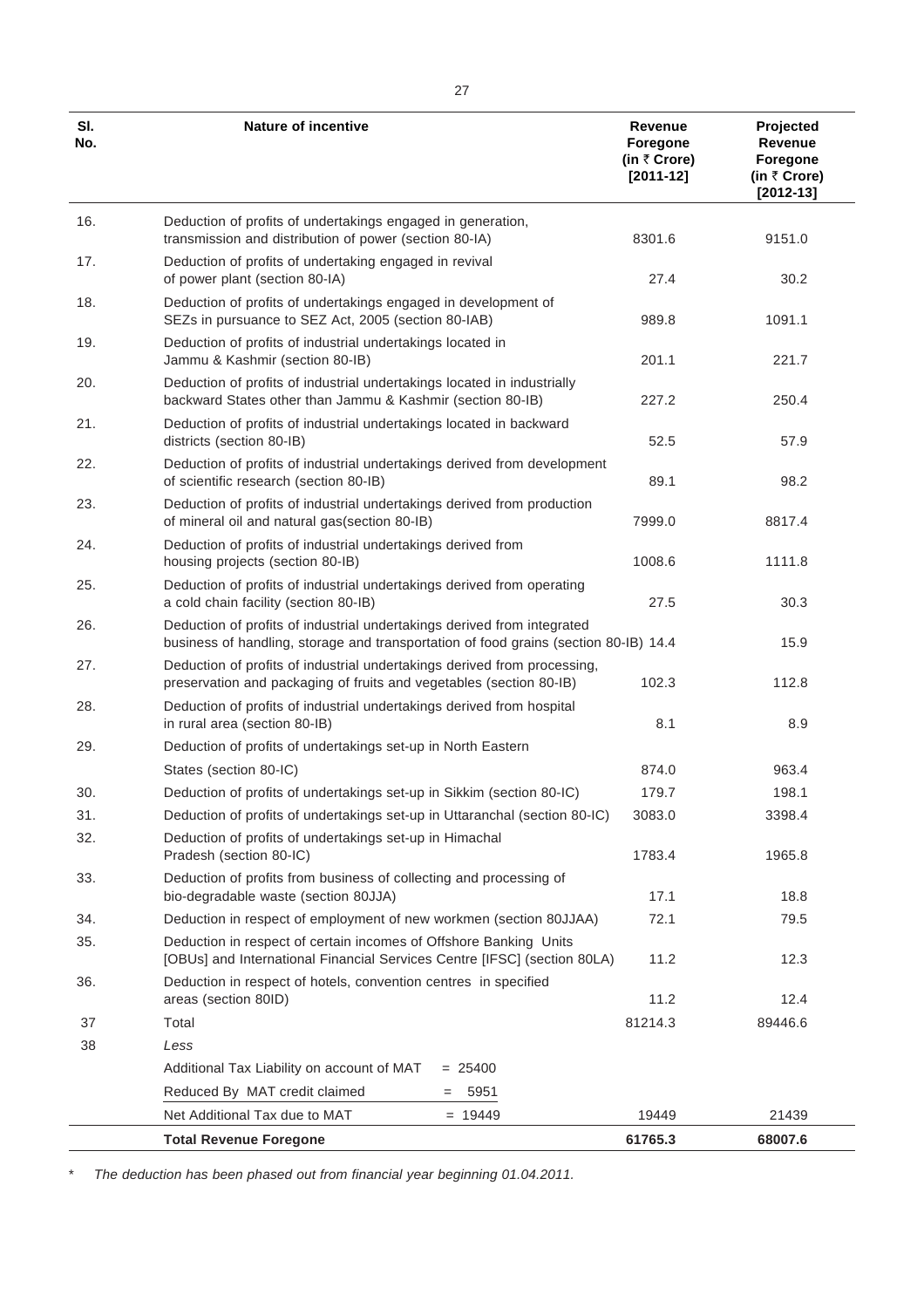While the projected revenue foregone figure for 2011-12 (exclusive of additional tax due to MAT payment ) was estimated in the last year's statement to be  $\bar{\tau}$  79,173 crore, it has now been actually calculated at  $\bar{\tau}$  81,214.3 crore.

Accelerated depreciation accounts for the head under which the highest amount of tax revenue ( $\bar{\tau}$  34,320.1 crore) has been foregone. Across various sectors, deductions availed by undertakings engaged in production of mineral oil , undertakings engaged in generation, transmission and distribution of power, undertakings engaged in development of infrastructure facilities and units located in SEZs accounted for a substantive portion of the total tax foregone.

Revenue Foregone of export profits of units located in SEZs for financial year 2011-12 was projected at  $\bar{z}$  8,153 crores in the previous year's statement. However, based on the data now available, the actual revenue foregone during 2011-12 on these units is now calculated at  $\bar{\tau}$  10,916.2 crore. For financial year 2012-13, revenue foregone on account of these units has been estimated at ₹ 12,033 crores. Keeping in view the increase in actual revenue foregone in financial year 2011-12 over the estimated revenue foregone for 2011-12, the actual revenue foregone in financial year 2012-13 in respect of units located in SEZs may be even higher than the estimate. Further the actual revenue foregone (F.Y 2011-12) in respect of industries engaged in the commercial production of mineral oil has also gone up to  $\bar{\tau}$  7999 Cr as against the budget estimate 2011-12 of  $\bar{\tau}$  3978 Cr.

The industry-wise distribution of effective tax rate of companies is given in the table in the Appendix to this statement. At the lower range, the effective tax rate for the paper and the cement industry is at 15.11 per cent and 15.16 per cent respectively. The effective tax rate of sugar industry is also very low at 9.0 percent. Similarly the effective tax rate of power and energy sector is also quite low at 18.4 percent.

#### **B. Non-Corporate [Firms/AOPs/BOIs] Sector**

Apart from the corporate sector, large business is also organised as partnership firms and Association of Persons [AOPs] or Body of Individuals [BOIs]. The tax expenditure on these is not as large as that in case of companies. The Income-tax Department has received 568194 returns filed electronically upto 30<sup>th</sup> November for income of the financial year 2011-12. For the purposes of estimating the tax expenditure, data pertaining to these 568194 firms/AOPs/BOIs was culled out from the database of the Incometax Department. They account for a substantial part of the tax paid by the universe of firms/AOPs/BOIs in financial year 2011-12.

The data was analysed and the following facts emerged:-

- The sample firms/AOPs/BOIs reported  $\bar{\tau}$  82,933 crore as profits before taxes and declared a total income (taxable income) of ` 66,177 crores for the financial year 2011-12. Losses were reported by about 53870 returns which is 9.48 per cent of the sample.
- These sample firms/AOPs/BOIs reported  $\bar{\tau}$  19,736 crore as income tax payable [inclusive of education cess] for the financial year 2011-12. The effective tax rate<sup>1</sup> in their case works out to 23.80 per cent.

The tax foregone on each tax concession claimed by the sample firms/AOPs/BOIs has been calculated by applying the income tax rate of 30.90 per cent (30% plus cess of 3%) on the amount of each deduction. The revenue foregone on account of accelerated depreciation; deduction/weighted deduction for expenditure on scientific research; and deduction for expenditure on eligible projects/ schemes for social and economic uplift of the public has been calculated by first determining the difference between the depreciation/ deduction debited to the profit and loss accounts by firms/AOPs/BOIs and the depreciation/deduction allowable under the Incometax Act. Thereafter, the income tax rate of 30.90 per cent has been applied to this difference to arrive at the revenue foregone figure.

Though the sample firms/AOPs/BOIs account for about 90 per cent of all such returns filed in the financial year , the revenue foregone on account of these sample firms/AOPs/BOIs has been taken to be the total revenue foregone in the non-corporate sector. The reason for this is that the due date for filing of returns by all such entities is on or before 30th November and most of the incentives analysed require the return to be filed before the due date for the purpose of claim of such incentive.

Based on the revenue foregone figures for financial year 2011-12, the revenue foregone for the financial year 2012-13 has been estimated. The estimation for 2012-13 has been done by calculating the ratio of the income tax collections as per the Revised estimates in 2012-13 to the actual income-tax collected in the year 2011-12 and then applying the same ratio to the revenue foregone on account of each tax incentive in 2011-12. Table 6 depicts the major tax expenditures on non-corporate taxpayers in terms of revenue foregone during the financial years 2011-12 and 2012-13. The highest tax expenditure, by far, is on account of deduction of profits derived from Housing Projects which amount to 32.33 % of the total revenue foregone.

*<sup>1</sup> Effective tax rate in case of firms/AOPs/BOIs is the ratio of total taxes payable [including education cess] to the total profits before taxes [PBT] and expressed as a percentage.*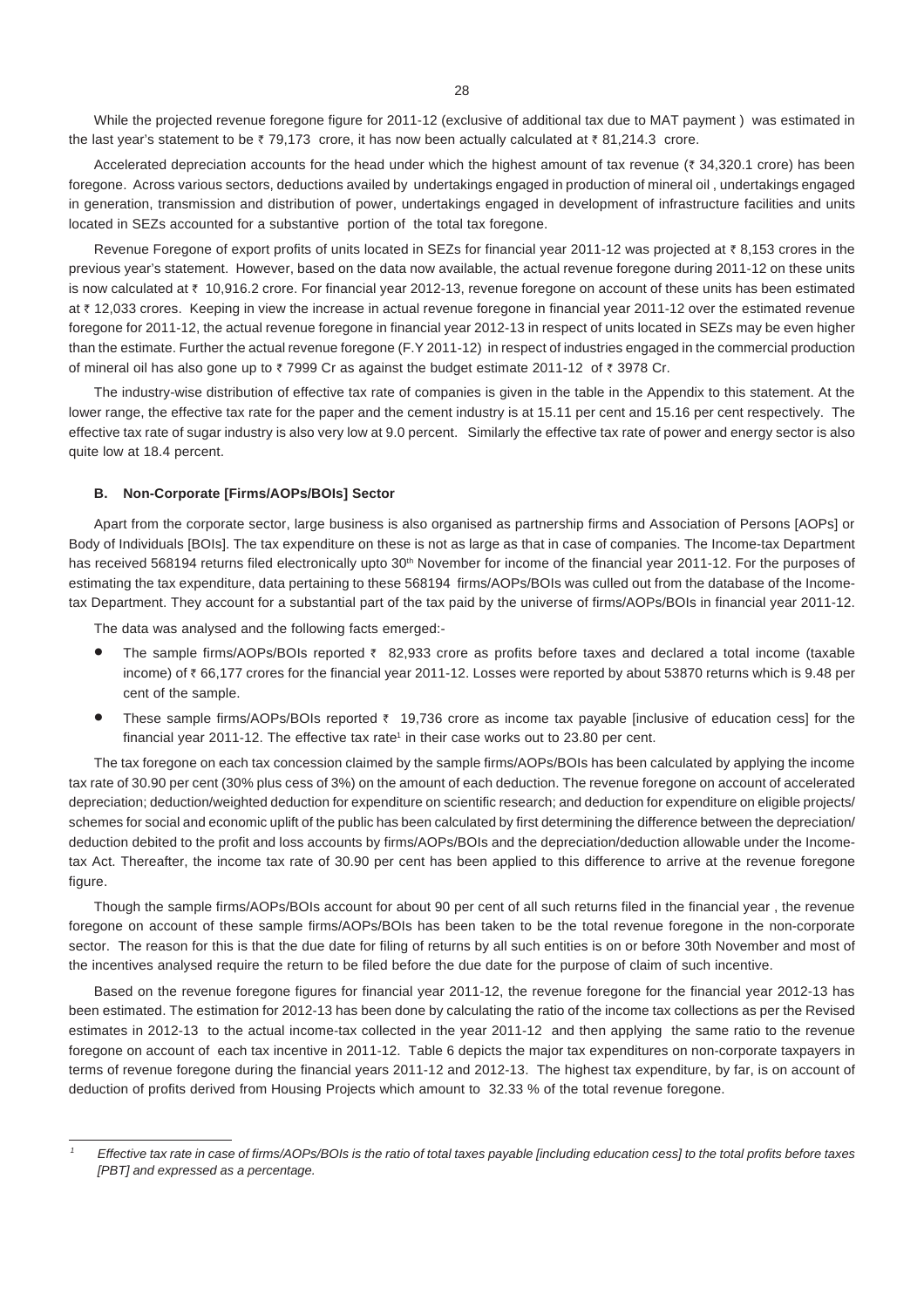# **Table 6: Major tax expenditure on firms /AOP / BOI tax payers during**

**financial years 2011-12 and 2012-13 [sample size - 5,68,194 ]**

| SI.<br>No. | Nature of incentive/deduction                                                                                                                              | <b>Revenue</b><br>Foregone<br>(in $\bar{\tau}$ Crore)<br>$[2011 - 12]$ | Projected<br>Revenue<br><b>Foregone</b><br>(in ₹ Crore)<br>$[2012 - 13]$ |
|------------|------------------------------------------------------------------------------------------------------------------------------------------------------------|------------------------------------------------------------------------|--------------------------------------------------------------------------|
| 1.         | Deduction of export profits of STPI units (section 10A)                                                                                                    | 3.7                                                                    | $Nil^*$                                                                  |
| 2.         | Deduction of export profits of units located in SEZs (section 10A and 10AA)                                                                                | 732.1                                                                  | 883.5                                                                    |
| 3.         | Deduction of export profits of units located in EPZs (section 10A)                                                                                         | 1.3                                                                    | Nil*                                                                     |
| 4.         | Deduction of export profits of Export Oriented Units [EOUs] (section 10B)                                                                                  | 8.3                                                                    | Nil*                                                                     |
| 5.         | Accelerated Depreciation (section 32)                                                                                                                      | 681.4                                                                  | 822.3                                                                    |
| 6.         | Deduction/weighted deduction for expenditure on scientific<br>research (section 35 (1), (2AA) &(2AB))                                                      | 17.5                                                                   | 21.1                                                                     |
| 7.         | Deduction for expenditure on eligible projects or schemes for the social<br>and economic uplift of the public (section 35AC)                               | 11.3                                                                   | 13.7                                                                     |
| 8.         | Deduction on account of donations to charitable trusts and<br>institutions (section 80G)                                                                   | 34.9                                                                   | 42.1                                                                     |
| 9.         | Deduction on account of donations for scientific research or rural<br>development (section 80GGA)                                                          | 2.8                                                                    | 3.3                                                                      |
| 10.        | Deduction on account of contributions to political parties (section 80GGC)                                                                                 | 2.5                                                                    | 3.0                                                                      |
| 11.        | Deduction of profits of undertakings engaged in development of infrastructure<br>facilities (section 80-IA)                                                | 39.2                                                                   | 47.3                                                                     |
| 12.        | Deduction of profits of undertakings engaged in development of SEZs<br>and Industrial Parks (section 80-IA)                                                | 84.8                                                                   | 102.3                                                                    |
| 13.        | Deduction of profits of undertakings engaged in providing<br>telecommunication services (section 80-IA)                                                    | 1.9                                                                    | 2.2                                                                      |
| 14.        | Deduction of profits of undertakings engaged in generation, transmission<br>and distribution of power (section 80-IA)                                      | 78.7                                                                   | 95.0                                                                     |
| 15.        | Deduction of profits of undertaking engaged in revival of power plant<br>(section 80-IA)                                                                   | 5.0                                                                    | 6.1                                                                      |
| 16.        | Deduction of profits of undertakings engaged in development of SEZs in<br>pursuance to SEZ Act, 2005 (section 80-IAB)                                      | 13.3                                                                   | 16.1                                                                     |
| 17.        | Deduction of profits of industrial undertakings operating in the small-scale<br>sector (section 80-IB)                                                     | 11.8                                                                   | 14.3                                                                     |
| 18.        | Deduction of profits of industrial undertakings located in Jammu & Kashmir<br>(section 80-IB)                                                              | 93.5                                                                   | 112.9                                                                    |
| 19.        | Deduction of profits of industrial undertakings located in industrially<br>backward States other than Jammu & Kashmir (section 80-IB)                      | 15.5                                                                   | 18.7                                                                     |
| 20.        | Deduction of profits of industrial undertakings located in backward<br>districts (section 80-IB)                                                           | 9.4                                                                    | 11.4                                                                     |
| 21.        | Deduction of profits of industrial undertakings derived from housing<br>projects (section 80-IB)                                                           | 2310.1                                                                 | 2787.6                                                                   |
| 22.        | Deduction of profits of industrial undertakings derived from operating<br>a cold chain facility (section 80-IB)                                            | 1.5                                                                    | 1.8                                                                      |
| 23.        | Deduction of profits of industrial undertakings derived from integrated<br>business of handling, storage and transportation of food grains (section 80-IB) | 3.3                                                                    | 4.0                                                                      |
| 24.        | Deduction of profits of industrial undertakings derived from processing,<br>preservation and packaging of fruits and vegetables (section 80-IB)            | 17.7                                                                   | 21.4                                                                     |
| 25.        | Deduction of profits of industrial undertakings derived from hospital<br>in rural area (section 80-IB)                                                     | 3.0                                                                    | 3.6                                                                      |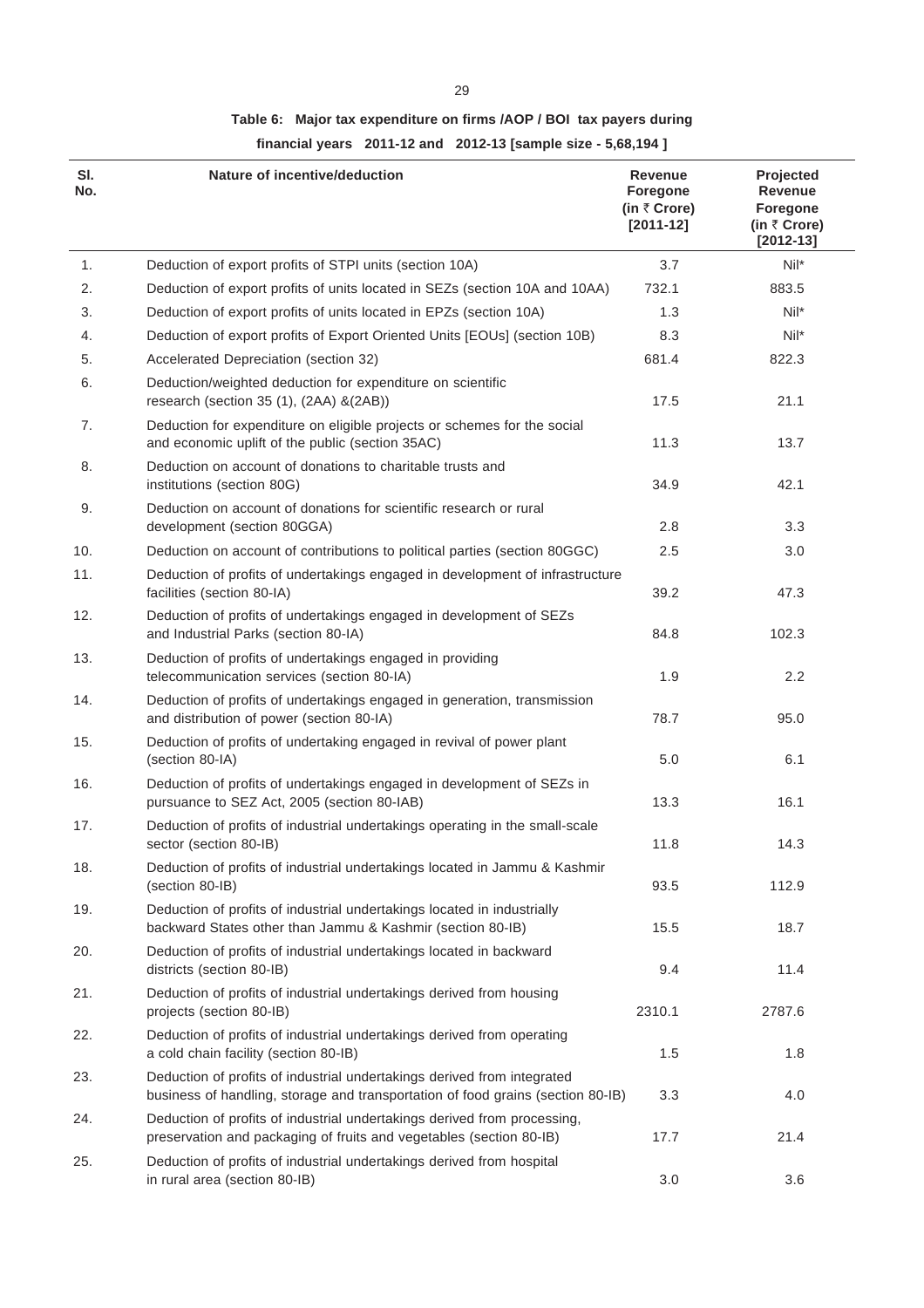| SI.<br>No. | Nature of incentive/deduction                                              | <b>Revenue</b><br><b>Foregone</b><br>(in $\bar{\tau}$ Crore)<br>$[2011 - 12]$ | Projected<br><b>Revenue</b><br>Foregone<br>(in $\bar{\tau}$ Crore)<br>$[2012 - 13]$ |
|------------|----------------------------------------------------------------------------|-------------------------------------------------------------------------------|-------------------------------------------------------------------------------------|
| 26.        | Deduction of profits of undertakings set-up in North Eastern States        |                                                                               |                                                                                     |
|            | (section 80-IC)                                                            | 378.0                                                                         | 456.1                                                                               |
| 27.        | Deduction of profits of undertakings set-up in Sikkim (section 80-IC)      | 693.3                                                                         | 836.7                                                                               |
| 28.        | Deduction of profits of undertakings set-up in Uttaranchal (section 80-IC) | 372.9                                                                         | 450.0                                                                               |
| 29.        | Deduction of profits of undertakings set-up in Himachal Pradesh            |                                                                               |                                                                                     |
|            | (section 80-IC)                                                            | 534.5                                                                         | 645.0                                                                               |
| 30.        | Deduction of profits from business of collecting and processing            |                                                                               |                                                                                     |
|            | of bio-degradable waste (section 80JJA)                                    | 6.0                                                                           | 7.2                                                                                 |
| 31.        | Deduction in respect of certain incomes of Offshore Banking Units          |                                                                               |                                                                                     |
|            | [OBUs] and International Financial Services Centre [IFSC] (section 80LA)   | 3.9                                                                           | 4.7                                                                                 |
| 32.        | Deduction of profits of cooperative societies (section 80P)                | 967.8                                                                         | 1167.8                                                                              |
| 33.        | Deduction in respect of hotels, convention centres in specified            |                                                                               |                                                                                     |
|            | areas (section 80ID)                                                       | 4.5                                                                           | 5.4                                                                                 |
|            | <b>TOTAL</b>                                                               | 7145.4                                                                        | 8606.6                                                                              |

The deduction has been phased out from financial year beginning 01.04.2011.

#### **C. Individual Taxpayers**

Chapter VI-A of the Income-tax Act primarily provides for deduction on certain payments and deduction on certain incomes. Individual taxpayers are eligible to claim these deductions and have a wide range of tax preferences available to them. However, since 50 per cent of the individual taxpayers derive their income primarily from salaries, the profit-linked deductions [i.e. deduction on certain business incomes] are not claimed by them. On the other hand, the group of non-salaried individuals claims both types of deductions.

The estimates of revenue foregone on account of the various tax benefits granted to individual taxpayers is presented in Table 7. The revenue foregone under various sections of chapter VI-A of the Income-tax Act has been estimated on the basis of various claims for tax preferences in the 9865701 returns filed electronically by individuals with the Income-tax Department till 30<sup>th</sup> November, 2012. Apart from Chapter VI-A, the other major tax expenditure on individual taxpayers in the financial year 2011-12 was on account of the higher basic exemption limits for women (below the age of 60 years), senior citizens (individuals aged 60 years or more), and enhanced exemption limit of  $\bar{\tau}$  5,00,000 for very senior citizens (individuals aged eighty years or more).

Based on the figures of the sample of 9865701 returns of income, the revenue foregone for the entire population of tax payers have been estimated as under:-

(i) The revenue foregone on account of higher basic exemption limits, as aforesaid ( Sl. No.22, 23 and 24 of table 7), has been calculated by multiplying the revenue foregone per woman (below the age of 60 years), per senior citizen and very senior citizen with their respective numbers. Their respective numbers have been estimated by calculating the percentage of sample returns filed by them. Thereafter, this percentage has been applied to the estimate of total number of returns filed by individuals for financial year 2011-12. The total sample returns filed electronically with the Income-tax Department till 30<sup>th</sup> November, 2012 is 9865701. The total number of returns filed by individuals for financial year 2011-12 is estimated to be 32354842 by assuming a growth rate of 5 percent over the estimate of returns filed for the financial year 2010-11which was 30814135. According to the sample returns**,** 9.25 per cent of the returns were filed by senior citizens and 26.56 per cent of the returns were filed by women (other than senior citizens). Further, the revenue foregone on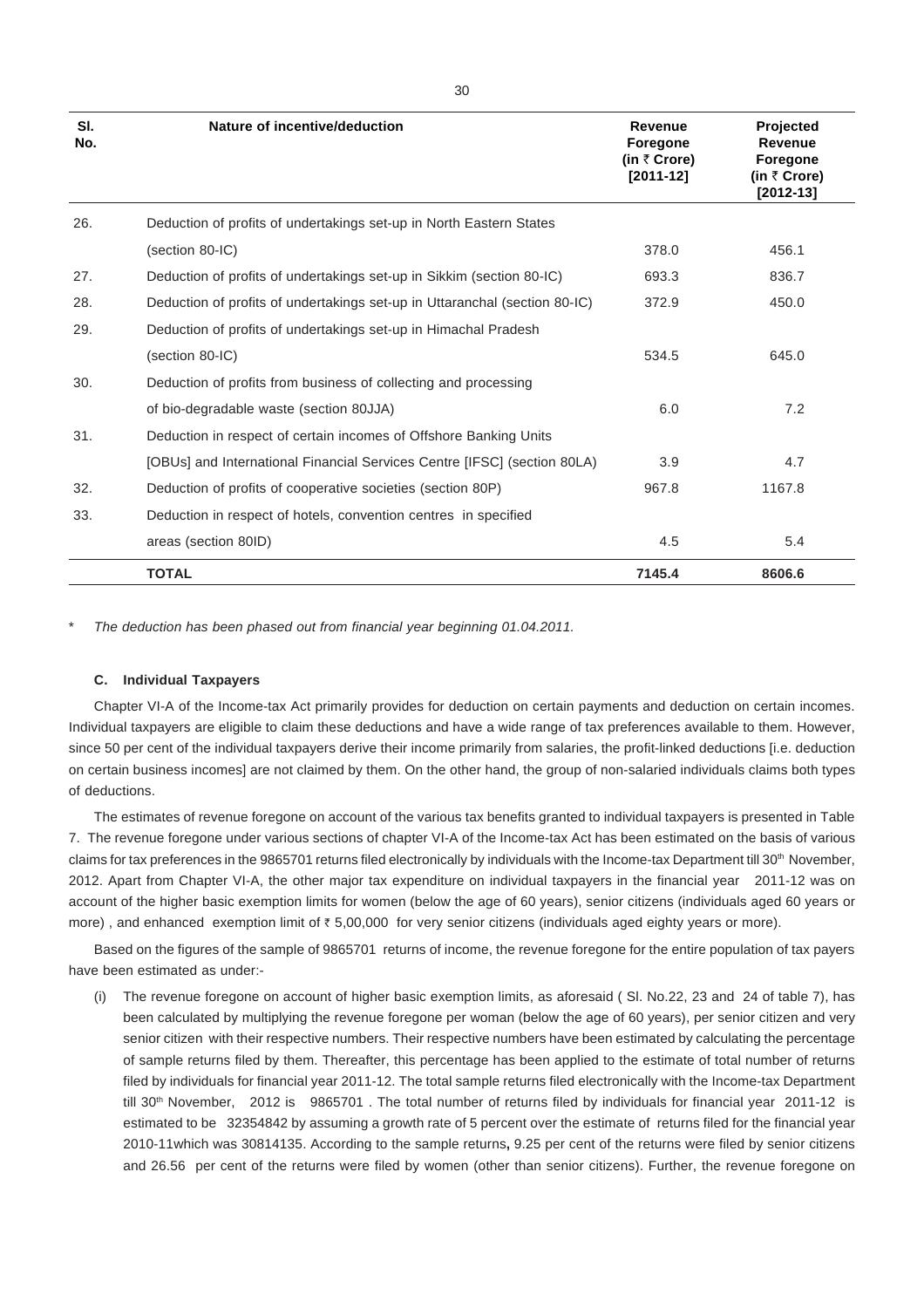account of a senior citizen and a woman [who is not a senior citizen] has been calculated by taking into account the difference between the higher basic exemption limits for the two categories [i.e.  $\bar{\tau}$  2,50,000 and  $\bar{\tau}$  1,90,000 respectively] as compared to the general exemption limit of  $\bar{\tau}$  1,80,000 and applying the lowest tax rate of 10% (plus cess) on the difference. The revenue foregone for each senior citizen is  $\bar{\tau}$  7210 and for each woman taxpayer is  $\bar{\tau}$  1030. For a very senior citizen the exemption limit is  $\bar{\zeta}$  5,00,000 and the tax computed on such income amounting to  $\bar{\zeta}$  32,960 (inclusive of cess) is payable by an individual who is below the age of sixty years. This has been taken to be the revenue foregone for each very-senior citizen. Thereafter, the revenue foregone on account of each such taxpayer (woman, senior citizen and very-senior citizen) has been projected on the total estimate of the number of such tax payers above the general exemption limit of ₹.1,80,000.

- (ii) Specifically, in the case of deduction under section 80-IA, 80-IAB, 80-IB, 80-IC and 80-ID (Sl. No. 12 to16 of table 7) the revenue foregone has been calculated on the assumption that the actual figure reflect the total claims made by individuals under these sections as all tax audited returns for income of F.Y. 2011-12 were subject to compulsory e-filing. Moreover, the due date for filing of returns in all such cases is 30<sup>th</sup> November and most of the incentives analysed require the return to be filed before the due date for the purpose of claim of such incentive. Therefore the revenue foregone from the data sample has not been scaled up in any manner for the deductions claimed under these sections.
- (iii) In all other cases, the revenue foregone for the entire population of taxpayers is worked out by-
	- (a) First calculating the average revenue foregone for a particular incentive per taxpayer for each income slab which has a separate tax rate in the sample returns.
	- (b) Secondly, multiplying the average revenue foregone for each incentive by the estimated number of individual taxpayers in that income slab in the total number of returns filed by individuals for financial year 2011-12 .

This gives the revenue foregone for that income slab for a particular incentive. The sum of the revenue foregone for all the slabs gives the revenue foregone for the entire population on account of the particular tax incentive.

(iv) Based on the revenue foregone figures for financial year 2011-12, the revenue foregone for the financial year 2012-13 has been estimated. The estimation for 2012-13 has been done by calculating the ratio of the personal income tax collections as per the Revised estimates of 2012-13 to the actual personal income-tax collected in the year 2011-12 and then applying the same ratio to the revenue foregone on account of each tax incentive in 2011-12.

As detailed above, Table 7 depicts the major tax expenditures on individual taxpayers in terms of revenue foregone during financial years 2011-12 and 2012-13.

| SI.<br>No. | Nature of incentive/deduction                                                                              | <b>Revenue</b><br>Foregone<br>(in $\bar{\tau}$ Crore)<br>$[2011-12]$ | Projected<br><b>Revenue</b><br>Foregone<br>(in $\bar{\tau}$ Crore)<br>$[2012 - 13]$ |
|------------|------------------------------------------------------------------------------------------------------------|----------------------------------------------------------------------|-------------------------------------------------------------------------------------|
| 1.         | Deduction on account of certain investments and payments (section 80C)                                     | 25408.9                                                              | 30661.7                                                                             |
| 2.         | Deduction on account of contribution to certain pension funds                                              |                                                                      |                                                                                     |
|            | (section 80CCC)                                                                                            | 145.7                                                                | 175.8                                                                               |
| 3.         | Deduction on account of contribution to the New Pension Scheme<br>(section 80CCD)                          | 31.3                                                                 | 37.7                                                                                |
| 4.         | Deduction on account of health insurance premium (section 80D)                                             | 878.3                                                                | 1059.9                                                                              |
| 5.         | Deduction on account of expenditure for medical treatment of a dependent<br>who is disabled (section 80DD) | 124.6                                                                | 150.4                                                                               |
| 6.         | Deduction on account of expenditure for medical treatment of<br>specified diseases (section 80DDB)         | 49.2                                                                 | 59.4                                                                                |
| 7.         | Deduction on account of interest on loan taken for higher education (section 80E)                          | 261.8                                                                | 316.0                                                                               |

## **Table 7** :**Major tax expenditure on individual tax payers during**

**financial years 2011-12 and 2012-13**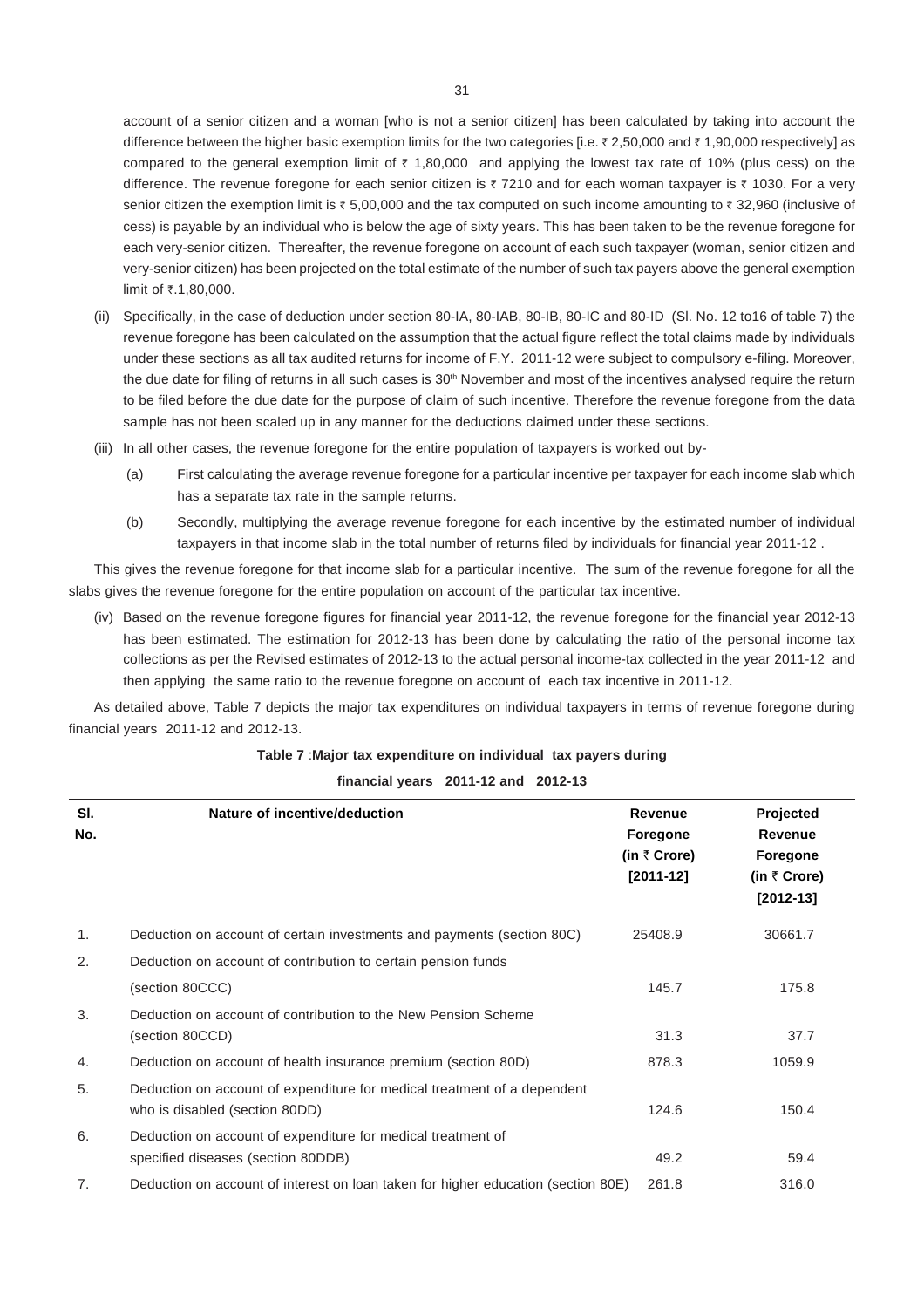| SI.<br>No. | Nature of incentive/deduction                                                                                                                                                                                                                                                                                                              | <b>Revenue</b><br>Foregone<br>(in $\bar{\tau}$ Crore)<br>$[2011-12]$ | Projected<br>Revenue<br>Foregone<br>(in ₹ Crore)<br>$[2012 - 13]$ |
|------------|--------------------------------------------------------------------------------------------------------------------------------------------------------------------------------------------------------------------------------------------------------------------------------------------------------------------------------------------|----------------------------------------------------------------------|-------------------------------------------------------------------|
| 8.         | Deduction on account of donations to charitable trusts and institutions<br>(section 80G)                                                                                                                                                                                                                                                   | 297.4                                                                | 358.9                                                             |
| 9.         |                                                                                                                                                                                                                                                                                                                                            | 89.1                                                                 | 107.5                                                             |
|            | Deduction on account of rent paid for housing accommodation (section 80GG)<br>Deduction on account of donations for scientific research or rural                                                                                                                                                                                           |                                                                      |                                                                   |
| 10.        | development (section 80GGA)                                                                                                                                                                                                                                                                                                                | 28.2                                                                 | 34.0                                                              |
| 11.        | Deduction on account of contributions given to political parties<br>(section 80GGC)                                                                                                                                                                                                                                                        | 11.4                                                                 | 13.8                                                              |
| 12.        | Deduction of profits of undertakings engaged in development of infrastructure<br>facilities, SEZs and Industrial Parks, generation of power, and providing<br>telecommunication services (section 80-IA)                                                                                                                                   | 40.8                                                                 | 49.2                                                              |
| 13.        | Deduction of profits of undertakings engaged in development of SEZs in<br>pursuance to SEZ Act, 2005 (section 80-IAB)                                                                                                                                                                                                                      | 1.7                                                                  | 2.1                                                               |
| 14.        | Deduction of profits of industrial undertakings derived from housing projects,<br>production of mineral oil, development of scientific research, integrated<br>business of handling, storage and transportation of food grains and of<br>industrial undertakings located in Jammu & Kashmir and in other backward<br>areas (section 80-IB) | 336.7                                                                | 406.2                                                             |
| 15.        | Deduction of profits of undertakings set-up in North Eastern States,<br>Sikkim, Uttaranchal and Himachal Pradesh (section 80-IC)                                                                                                                                                                                                           | 303.8                                                                | 366.6                                                             |
| 16.        | Deduction in respect of hotels, convention centres in specified<br>areas (section 80ID)                                                                                                                                                                                                                                                    | 1.2                                                                  | 1.5                                                               |
| 17.        | Deduction of profits from business of collecting and processing                                                                                                                                                                                                                                                                            |                                                                      |                                                                   |
|            | of bio-degradable waste (section 80JJA)                                                                                                                                                                                                                                                                                                    | 9.5                                                                  | 11.5                                                              |
| 18.        | Deduction of royalty income of authors of certain books other<br>than text books (section 80QQB)                                                                                                                                                                                                                                           | 8.1                                                                  | 9.8                                                               |
| 19.        | Deduction of royalty income on patents (section 80RRB)                                                                                                                                                                                                                                                                                     | 0.5                                                                  | 0.5                                                               |
| 20.        | Deduction in case of a person with disability (section 80U)                                                                                                                                                                                                                                                                                | 119.4                                                                | 144.0                                                             |
| 21.        | Deduction on account of certain investments in Infrastructure<br>Bonds (section 80CCF)                                                                                                                                                                                                                                                     | 927.4                                                                | Nil*                                                              |
| 22.        | Higher exemption limit for women                                                                                                                                                                                                                                                                                                           | 759                                                                  | Nil*                                                              |
| 23.        | Higher exemption limit for senior citizens                                                                                                                                                                                                                                                                                                 | 1772                                                                 | 2138                                                              |
| 24.        | Higher exemption limit for very senior citizens                                                                                                                                                                                                                                                                                            | 624                                                                  | 753                                                               |
|            | <b>Total</b>                                                                                                                                                                                                                                                                                                                               | 32230                                                                | 36857.5                                                           |

\* *It has been phased out from financial year beginning 01.04.2012.*

The tax expenditure on account of investments in various savings instruments, repayment of principal of housing loan and payment of tuition fees for children [all these come under section 80C of the Income-tax Act] is the single largest tax expenditure in case of individual taxpayers followed by deduction on account of investment in infrastructure bonds (section 80CCF) and health insurance premium (section 80D). The revenue foregone on account of higher basic exemption limits for women, senior citizens and very senior citizens are also significant. As regards profit-linked deductions, the highest tax expenditure is on account of section 80-IB and section 80-IC of the Income-tax Act, 1961.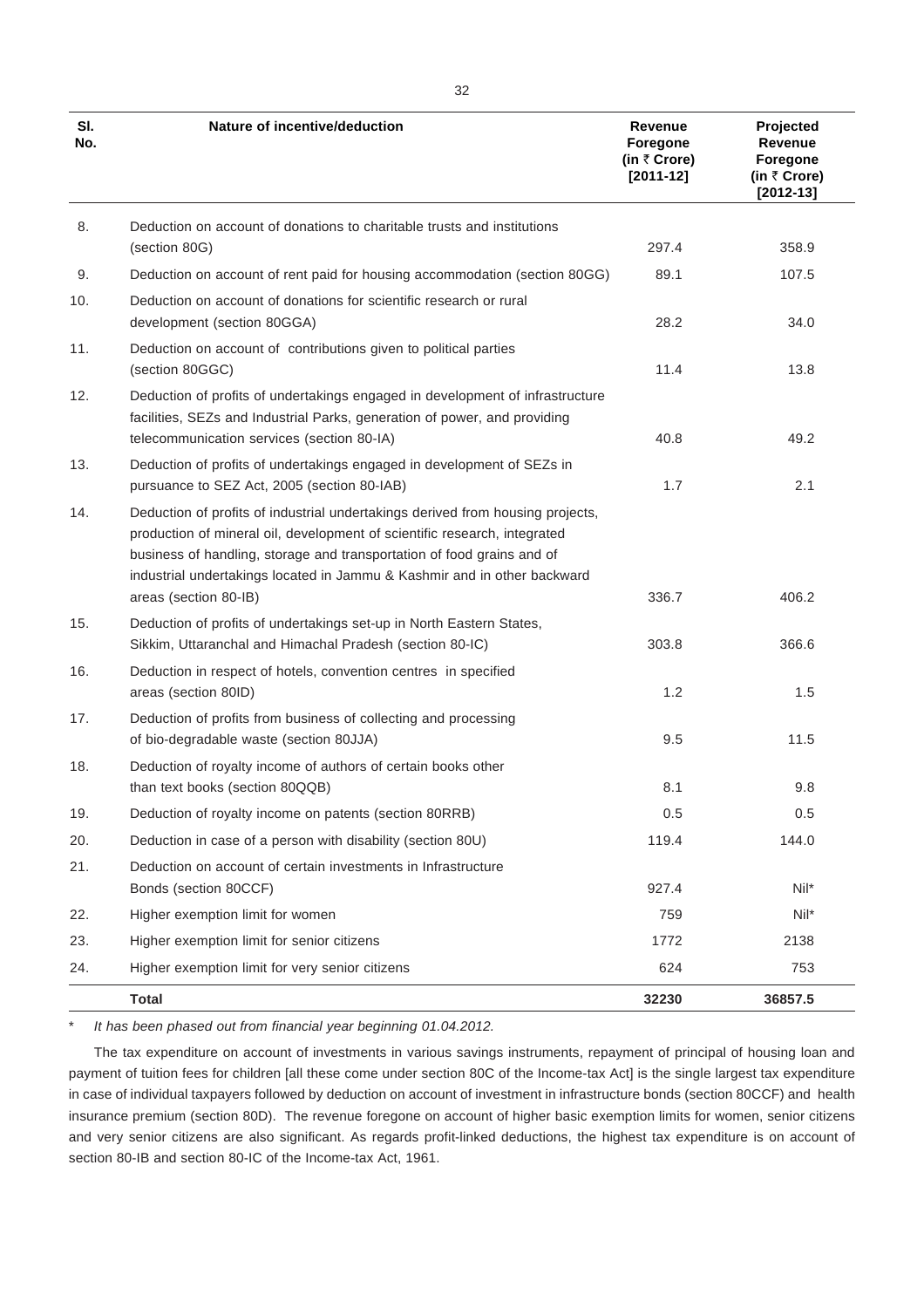#### **Indirect Taxes**

#### **A. Excise duties**

Excise duty is levied as per the rates specified in the First and Second Schedules to the Central Excise Tariff Act, 1985. In many cases, Finance Acts specify the rates at which these duties should be levied. The rates specified in various enactments are known as the **"tariff rates"** of excise duty. Central Government has been granted powers under Section 5A(1) of the Central Excise Act, 1944 to issue exemption notifications in public interest so as to prescribe duty rates lower than the tariff rates prescribed in the Schedules. The rates prescribed by exemption notifications are known as the **"effective rates"**.

Revenue foregone is defined to be the difference between duty that would have been payable but for the exemption notification and the actual duty paid in terms of the said notification –

- In cases where the tariff and effective rates of duty are specified as ad valorem rates,-**Revenue foregone= Value of goods X (Tariff rate of duty - Effective rate of duty)**
- In cases where the tariff rate is on ad valorem basis but the effective duty is levied at specific rates in terms of the exemption notification, then – **Revenue foregone = ( Value of goods X Tariff rate of duty) - (Quantity of goods X Effective rate of specific duty)**
- In cases where the tariff rates and effective rates are a combination of ad valorem and specific rates, revenue foregone is calculated accordingly
- In all cases, where the tariff rate of duty equals the effective rate, revenue foregone will be zero.

Besides the powers to issue general exemption notifications under Section 5A(1) ibid, the Central Government also has the powers to issue special orders for granting excise duty exemption on a case to case basis under circumstances of an exceptional nature, vide Section 5A(2) of the Central Excise Act. However, unlike general exemptions which form part and parcel of fiscal policy of the Central Government, the main object behind issue of exemption orders is to deal with circumstances of exceptional nature. As such, the duty foregone on account of issue of special exemption orders is not being calculated towards revenue foregone figures.

 Automation of Central Excise & Service Tax (ACES) system has been launched in all the Central Excise formations across the country. The figure of duty foregone for 2011-12 is based on ACES data, which, among other things, captures the data contained in returns filed by assessees. As the actual figures for revenue realization are now available for the whole year, the revenue foregone figure has been revised. The duty foregone due to the operation of area based exemptions scheme has been obtained separately from the concerned Central Excise Zones and added. In the last Budget, the revenue foregone estimate for the financial year 2011-12 was calculated using the extrapolation method based on data available for part of the year i.e. April 2011-January, 2012. Accordingly, the revenue foregone for the financial year 2011-12 was estimated at  $\bar{\tau}$  2, 12,167 crore [ $\bar{\tau}$  1, 99,287 crore (general exemption) +  $\bar{\tau}$  12,880 crore (area based exemption)]. The revised revenue foregone for the financial year 2011-12 based on actual data for the full year comes to ₹1, 95,590 crore [(₹1, 79,453 crore (general exemption) + ₹16,137(area based exemption)] crore as against the estimates of  $\bar{\tau}$  2, 12,167 crore.

As in the past, the revenue foregone for the current financial year i.e. 2012-13 has also been estimated using the extrapolation method based on ACES data for part of the year i.e. April-December, 2012. Accordingly, the revenue foregone for the financial year 2012-13 is estimated at  $\bar{\tau}$  2, 06,188 crore [ $\bar{\tau}$  1, 87,688 crore (general exemption) and  $\bar{\tau}$  18,500 crore (area based exemption)].

The estimates of  $\bar{\tau}$  2, 06,188 crore show an increase of 5.4% over last year's revised figure of  $\bar{\tau}$  1, 95,590 crore. The revenue foregone has increased compared to that registered in 2011-12, because the excise duty collections have increased in the current financial year by over 18% till December, 2012 compared to the corresponding period in 2011-12. Further, the central excise duty rates have been raised from 10% to 12%, 5% to 6% (when CENVAT credit is availed) and 1% to 2% (when CEVVAT credit is not availed). However, such increase is neutralized to a great extent because of reduction of tariff rate from 16% to 12% & 6% for many of the commodities.

As for area-based exemptions, there are two types of schemes currently in operation - [i] based on refunds (North East and J & K) and [ii] outright exemption (Himachal Pradesh and Uttarakhand). In the case of refund-based exemptions, the revenue foregone is computed by aggregating the refunds actually sanctioned to the individual units or claimed by them during the year. With an increase in clearances, it is evident that the quantum of refunds would increase. As for outright exemptions, the revenue foregone is calculated using the difference between the general effective rate and the duty actually paid (Nil). By the same logic, therefore, the revenue foregone in respect of the exemption schemes also reflects the upward trend.

The revenue foregone figures are given in Table 8 below :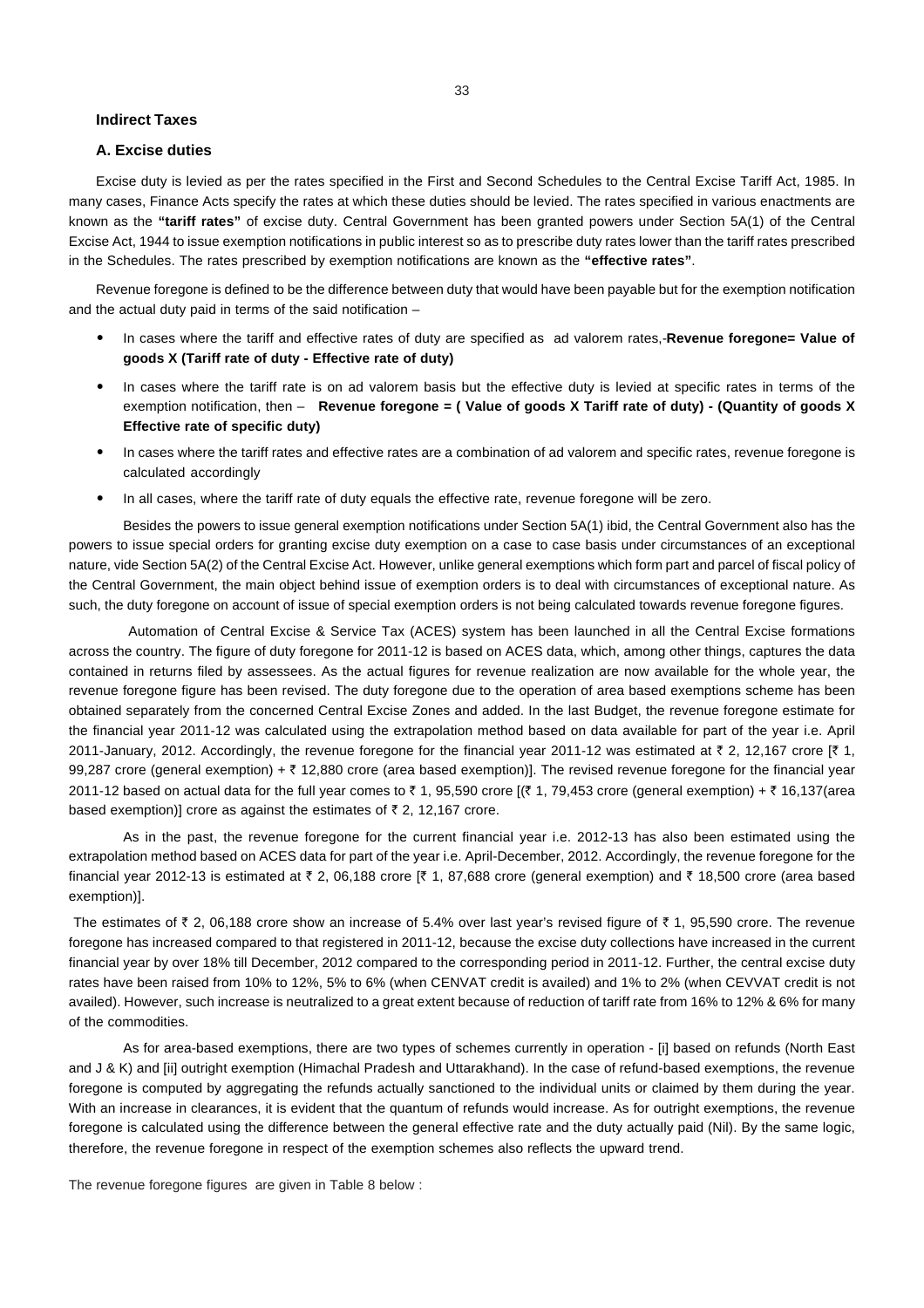| ×                 | ٠ |
|-------------------|---|
| I<br>×<br>×<br>۰. |   |

| Table 8 : Tax expenditure under Excise duty regime |  |  |
|----------------------------------------------------|--|--|
|----------------------------------------------------|--|--|

| SI. | <b>Details of Exemption</b>                                   | Revenue foregone (in ₹crore) |                |                  |
|-----|---------------------------------------------------------------|------------------------------|----------------|------------------|
| No. |                                                               | 2011-12                      |                | 2012-13          |
|     |                                                               | <b>Estimates</b>             | <b>Revised</b> | <b>Estimates</b> |
|     | Area based exemptions applicable in the North Eastern states, |                              |                |                  |
|     | Uttaranchal, Himachal Pradesh, Jammu & Kashmir and            |                              |                |                  |
|     | Kutch district of Gujarat                                     | 12880                        | 16137          | 18500            |
|     | <b>Others</b>                                                 | 199287                       | 179453         | 187688           |
|     | <b>Total</b>                                                  | 212167                       | 195590         | 206188           |

#### **B. Customs duties**

Customs duty is levied under the Customs Act, 1962 as per the rates specified in the First Schedule to the Customs Tariff Act, 1975 known as "**tariff rates"**. The Customs Tariff Act, 1975 also provides for levy of (i) additional duty of customs (commonly referred to as countervailing duty or CV duty), which is levied at a rate equal to the excise duty leviable on a like article if produced or manufactured in India and (ii) special additional duty of customs (commonly referred to as Special CVD or SAD) which is levied at a rate of 4%. The Central Government has been delegated powers of exemption under Section 25(1) of the Customs Act, 1962 to issue notifications in public interest so as to prescribe duty rates lower than the tariff rates prescribed in the Schedule to the Customs Tariff Act. These rates prescribed by notification are known as the "**effective rates**".

The revenue foregone is defined to be the difference between duty that would have been payable but for the exemption notification and the actual duty paid in terms of the said notification. In other words,

#### **Revenue foregone= Value X (Tariff rate of duty – Effective rate of duty)**

In cases, where the tariff rate equals the effective rate, revenue foregone becomes zero.

The estimate of revenue foregone under various exemption notifications is based on the data generated from the Bills of Entry filed in the Indian Customs Electronic Data Interchange System (ICES) at various Electronic Data Interchange (EDI) locations. Since the EDI system does not capture data in respect of imports through non-EDI locations, or where the EDI system is not fully operational or where Bills of Entry are still being filed manually, suitable adjustments have been made in order to arrive at the total picture of revenue foregone. The revenue foregone data takes into account the exemptions from basic customs duty, CV duty and also exemption notifications issued under the Central Excise Act, 1944 which are relevant for levy of CV duty. It also takes into account exemptions from special CVD of 4%.

For the year 2011-12, gross customs revenue captured by EDI data was  $\bar{z}$ 1, 26,504 crore as against the actual gross customs revenue collection of ₹ 1, 49,300 crore. Thus, the EDI captured nearly 85% of the actual reported gross customs revenue collection for the year 2011-12.

In order to work out the revenue foregone for the year 2011-12, EDI data has been adjusted suitably by taking inter alia revenue from edible oils, minerals and ores and petroleum products/ crude petroleum, which are normally imported as bulk cargo through Customs locations, some of which are still not on EDI.

The gross customs revenue for the year 2011-12 was  $\bar{\tau}$  1, 49,300 crore. The total revenue realized as per the EDI data for the year 2011-12 was ₹ 1, 26,504 crore, indicating a coverage of 85%. The total revenue foregone as generated from the EDI system comes to  $\bar{\tau}$  2, 42,681 crore. After making suitable adjustments for coverage and bulk cargo (not on EDI), duty foregone for 2011-12 on account of all the exemption notifications comes to  $\bar{x}$  2,85,638 crore as against the estimated duty foregone of  $\bar{x}$  2,76,093 crore published last year. Further, after deducting the revenue foregone from the various export promotion schemes but including the revenue foregone from incentive schemes mentioned at Sr. no. 14 of the Table 11 below, the net duty foregone for the year 2011-12 works out to ₹ 236852 crore  $[$ ₹ 2,85,638 crore – ₹ 48, 786 crore].

In order to work out the estimated revenue foregone for the year 2012-13 (estimated), the same methodology was adopted. The EDI captured nearly 91% of the actual reported gross customs revenue collection this year indicating much improved EDI coverage. The EDI revenue foregone figures for the period April 2012-December 2012 are extrapolated for 12 months to  $\bar{\tau}$  2, 98,094 crore. Further, after deducting the revenue foregone from the various export promotion schemes but including the revenue foregone from incentive schemes mentioned at Sr. no. 14 of the Table 11 below, the net duty foregone (Estimated )for the year 2012-13 works out to ₹ 253967 crore[₹ 2,98,094 crore – ₹ 44, 127 crore].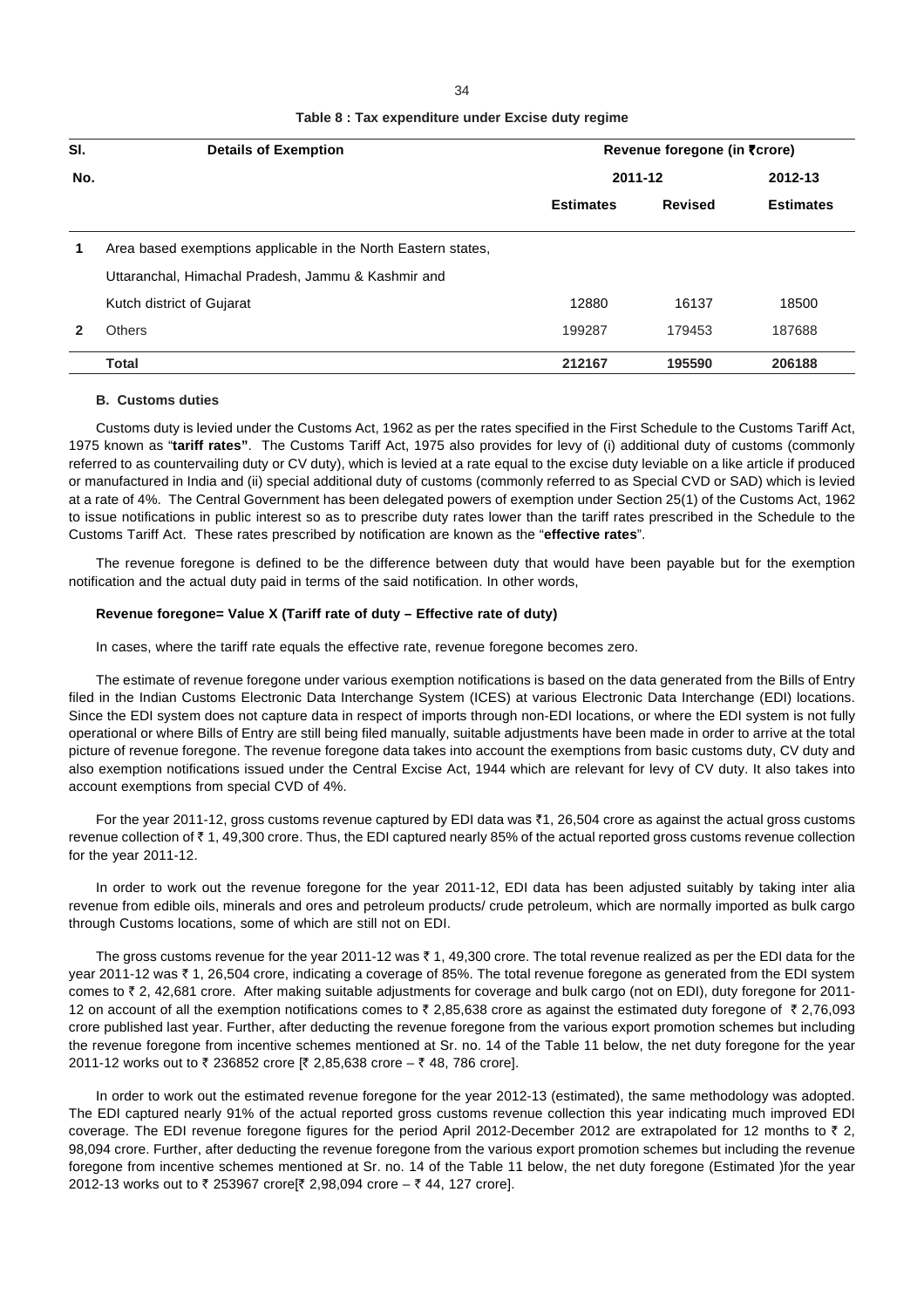The revenue foregone has increased compared to that registered in 2011-12 (7.23% more than the previous year) as the base for collection of Customs duty (i.e. the aggregate value/volume of imports) has also increased in the current financial year as evident from 5.9 % increase in the customs duty collections till December, 2012 compared to the corresponding period of last financial year 2011-12. Moreover, some further concessions have been extended under various Free Trade Agreements and BCD & CVD on coal has been reduced to Nil and 1% respectively.

The customs duty foregone for the period 2011-12 and 2012-13 on account of major commodity groups and their share in overall duty foregone is given in Table 9 as under:

## **Table 9: Contribution of major commodity groups contributing to revenue foregone**

 *(in* ` *crore)*

| <b>Sector</b>                       | 2011-12        |                  |          | 2012-13 (Estimated) |
|-------------------------------------|----------------|------------------|----------|---------------------|
|                                     | <b>Revenue</b> | % Share in total | Revenue  | % Share in total    |
|                                     | foregone       | revenue foregone | foregone | revenue foregone    |
| Crude oil and mineral oils (27)     | 55576          | 19.5%            | 57752    | 19.5%               |
| <b>Machinery (84&amp; 85)</b>       | 32386          | 11.5%            | 35042    | 12%                 |
| Diamond and gold (71)               | 65975          | 23%              | 61035    | 20.5%               |
| Edible vegetable, fruits, cereals,  |                |                  |          |                     |
| vegetable oils (7, 8, 10, 15)       | 32407          | 11.5%            | 33742    | 11.5%               |
| <b>Primary metals and articles</b>  |                |                  |          |                     |
| thereof (72 to 83)                  | 16128          | 6%               | 18813    | 6.5%                |
| Chemicals and plastics (28, 29, 39) | 20753          | 7%               | 20879    | 7%                  |
| <b>Textile (50 TO 63)</b>           | 15287          | 5.5%             | 16974    | 6%                  |
| Fertilizer (31)                     | 7439           | 3%               | 7920     | 3%                  |
| Salt and ores (25 TO 26)            | 2424           | 1%               | 2578     | 1%                  |
| Drugs (30)                          | 1628           | 1%               | 1393     | 0.5%                |
| <b>Total</b>                        | 250003         | 87.5%            | 256128   | 86 %                |

The revenue foregone data for each of the chapters of Customs Tariff Act is given in Table 10 as under:

#### **Table 10: Estimates of major tax expenditure under the Customs duty regime**

*(*` *in Crore)*

| <b>Chapter</b> | <b>Brief Description of Goods</b>                 | 2011-12 | 2012-13<br>(Estimated) |
|----------------|---------------------------------------------------|---------|------------------------|
|                | Live animals                                      | 5       | 4                      |
| 2              | Meat and edible meat offal                        | 5       | 3                      |
| 3              | Fish and crustaceans, other aquatic invertebrates | 41      | 52                     |
| 4              | Dairy Products                                    | 215     | 34                     |
| 5              | Other products of animal origin                   | 71      | 56                     |
| 6              | Live trees and other plants                       |         | 4                      |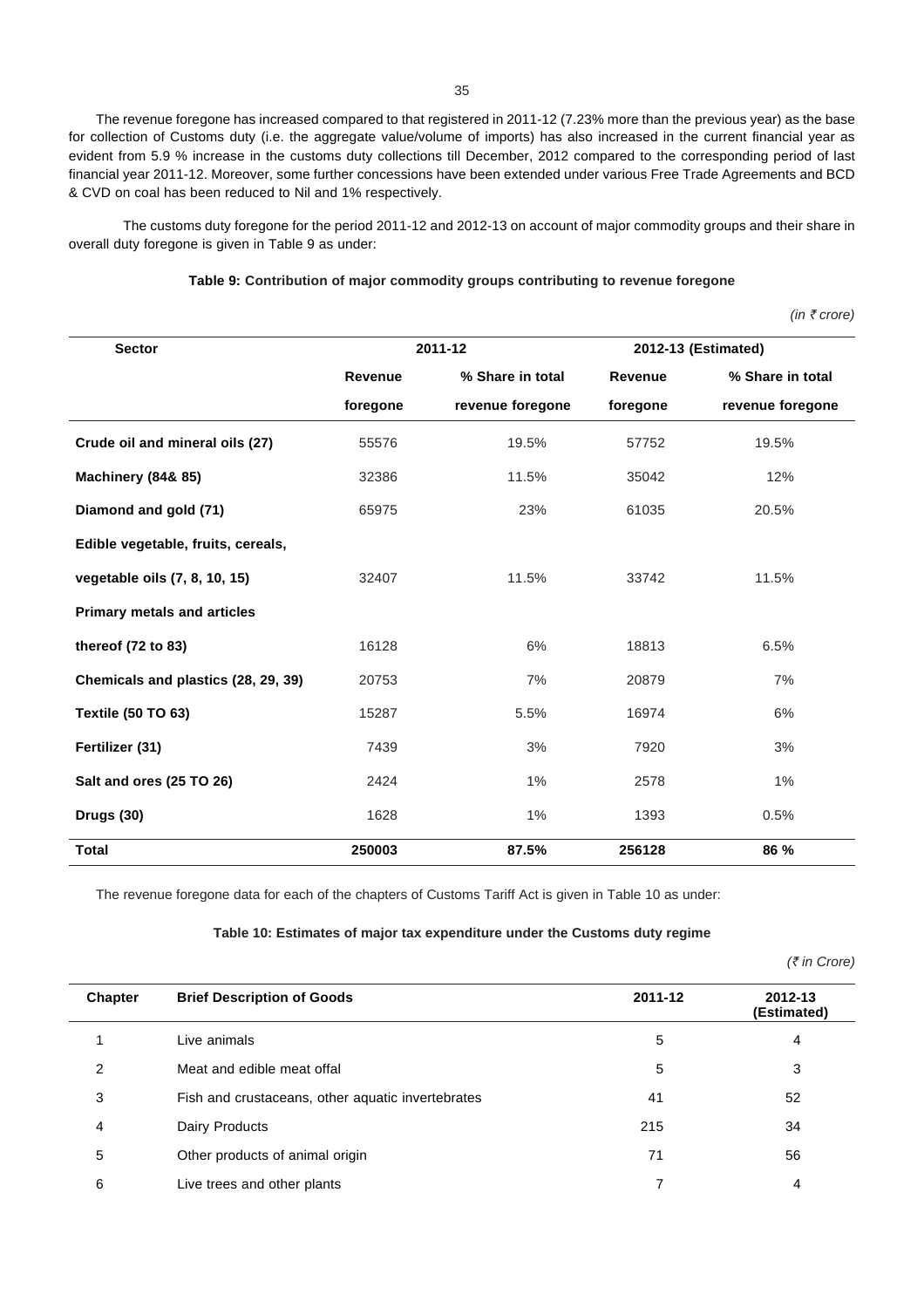*(*` *in Crore)*

| <b>Chapter</b> | <b>Brief Description of Goods</b>           | 2010-11        | 2011-12<br>(Estimated) |
|----------------|---------------------------------------------|----------------|------------------------|
| 7              | Edible vegetables, certain roots and tubers | 4288           | 5623                   |
| 8              | Edible fruit and nuts                       | 2667           | 2580                   |
| 9              | Coffee, tea, mate and spices                | 2323           | 1804                   |
| $10$           | Cereals                                     | 27             | 49                     |
| 11             | Products of the milling industry            | 31             | 36                     |
| 12             | Oilseeds, grains, seeds, fruits             | 306            | 213                    |
| 13             | Lac, gums and resins                        | 157            | 276                    |
| 14             | Vegetable plaiting materials                | 5              | 8                      |
| 15             | Animal of vegetable fats                    | 25425          | 25491                  |
| 16             | Preparations of meat or fish                | 18             | 12                     |
| 17             | Sugar                                       | 876            | 1644                   |
| 18             | Cocoa                                       | 247            | 299                    |
| 19             | Preparations of cereals                     | 38             | 31                     |
| 20             | Preparation of vegetables                   | 84             | 41                     |
| 21             | Miscellaneous edible preparations           | 532            | 725                    |
| 22             | Beverages and spirits                       | 301            | 126                    |
| 23             | Residues and waste from food industry       | 283            | 353                    |
| 24             | Tobacco                                     | 95             | 164                    |
| 25             | Salt, sulphur earths and stone              | 1042           | 937                    |
| 26             | Ores                                        | 1382           | 1641                   |
| 27             | Mineral fuels and mineral oils              | 55576          | 57752                  |
| 28             | Inorganic chemicals                         | 3866           | 4425                   |
| 29             | Organic chemicals                           | 12478          | 11048                  |
| 30             | Pharmaceutical products                     | 1628           | 1393                   |
| 31             | Fertilizers                                 | 7439           | 7920                   |
| 32             | Tanning and dyeing extracts, pigments       | 603            | 537                    |
| 33             | <b>Essential oils</b>                       | 465            | 406                    |
| 34             | Soap and washing preparations               | 231            | 182                    |
| 35             | Albuminoidal substances                     | 228            | 161                    |
| 36             | Explosives, matches                         | $\overline{7}$ | 37                     |
| 37             | Photography goods                           | 102            | 89                     |
| 38             | Miscellaneous chemical products             |                | 1795                   |
| 39             | Plastics                                    | 4409           | 5406                   |
| 40             | Rubber                                      | 2720           | 2862                   |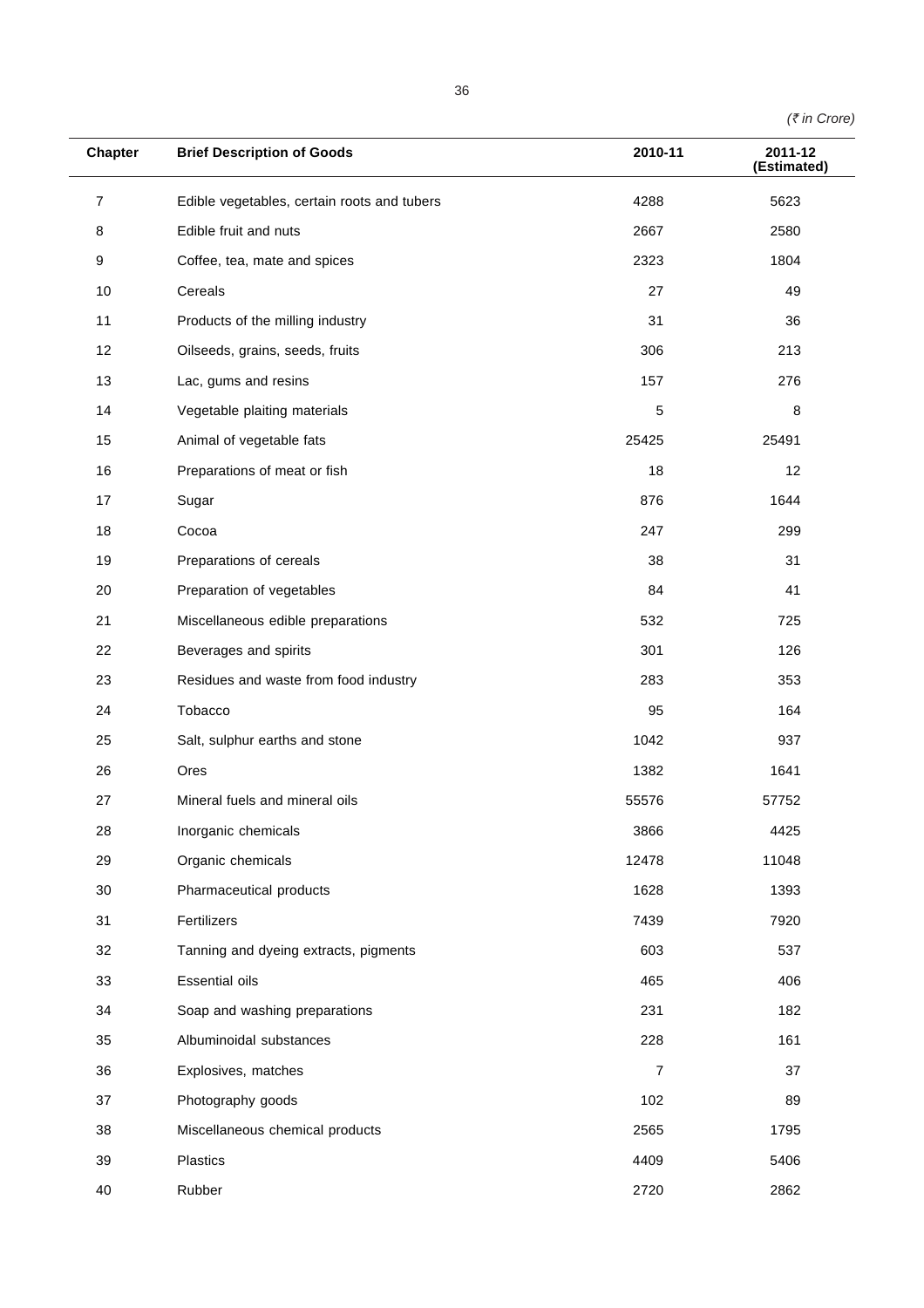|  | (₹in Crore) |
|--|-------------|
|--|-------------|

| <b>Chapter</b> | <b>Brief Description of Goods</b> | 2010-11                   | 2011-12<br>(Estimated)  |
|----------------|-----------------------------------|---------------------------|-------------------------|
| 41             | Hide and skins and leather        | 333                       | 333                     |
| 42             | Articles of leather               | 70                        | 49                      |
| 43             | Fur skins                         | 4                         | $\mathbf 5$             |
| 44             | Wood                              | 1492                      | 1440                    |
| 45             | Cork                              | $\overline{c}$            | 1                       |
| 46             | Manufactures of straw             | 1                         | $\pmb{0}$               |
| 47             | Wood Pulp                         | 749                       | 1012                    |
| 48             | Paper                             | 1717                      | 1387                    |
| 49             | Printed books, newspapers         | 523                       | 626                     |
| 50             | Silk                              | 533                       | 557                     |
| 51             | Wool                              | 455                       | 245                     |
| 52             | Cotton                            | 979                       | 1502                    |
| 53             | Other vegetable fibres            | 111                       | 89                      |
| 54             | Manmade filaments                 | 8515                      | 4244                    |
| 55             | Man made staple fibres            | 690                       | 765                     |
| 56             | Wadding and non wovens            | 60                        | 77                      |
| 57             | Carpets                           | 46                        | 51                      |
| 58             | Special woven fabrics             | 2686                      | 8232                    |
| 59             | Coated textile fabrics            | 681                       | 702                     |
| 60             | Knitted fabrics                   | 266                       | 291                     |
| 61             | Knitted readymade garments        | 59                        | 61                      |
| 62             | Woven garments                    | 112                       | 109                     |
| 63             | Made ups                          | 94                        | 49                      |
| 64             | Footwear                          | 234                       | 258                     |
| 65             | Head gear                         | $\ensuremath{\mathsf{3}}$ | $\sqrt{3}$              |
| 66             | Umbrellas                         | 17                        | 12                      |
| 67             | Feathers/artificial flowers       | 6                         | $\overline{\mathbf{4}}$ |
| 68             | Articles of stone, plaster        | 161                       | 293                     |
| 69             | <b>Ceramic Products</b>           | 509                       | 250                     |
| 70             | Glass and glass ware              | 262                       | 287                     |
| 71             | Precious stones, jewellery        | 65975                     | 61035                   |
| 72             | Iron and steel                    | 9324                      | 11417                   |
| 73             | Articles of iron and steel        | 2894                      | 2901                    |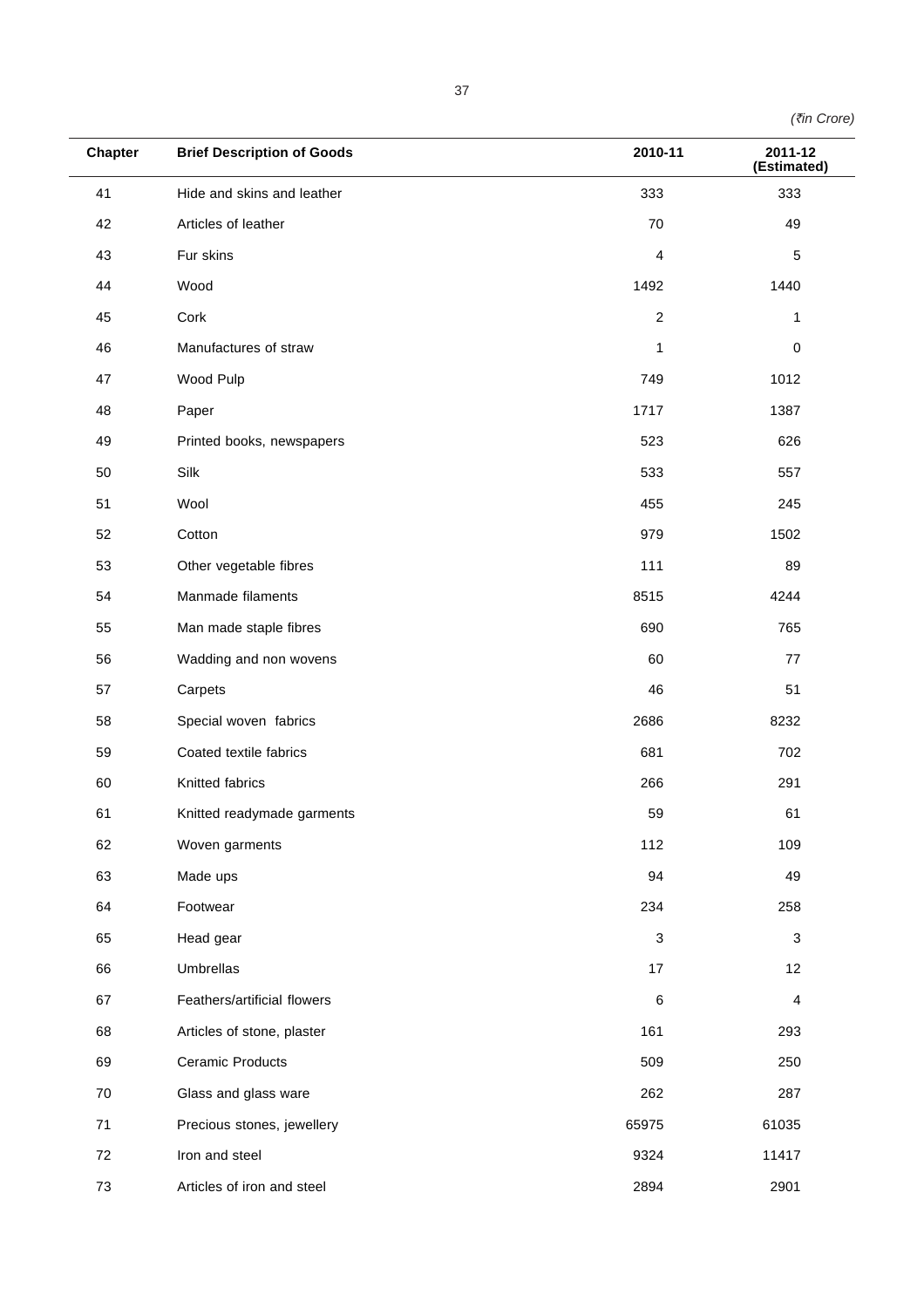|  |  | $($ ₹ in Crore) |
|--|--|-----------------|
|--|--|-----------------|

| <b>Chapter</b> | <b>Brief Description of Goods</b>                     | 2010-11 | 2011-12<br>(Estimated) |
|----------------|-------------------------------------------------------|---------|------------------------|
| 74             | Copper and articles thereof                           | 1157    | 1458                   |
| 75             | Nickel and articles thereof                           | 301     | 180                    |
| 76             | Aluminum and articles thereof                         | 1244    | 1624                   |
| 78             | Lead and articles thereof                             | 249     | 227                    |
| 79             | Zinc and articles thereof                             | 102     | 114                    |
| 80             | Tin and articles thereof                              | 85      | 93                     |
| 81             | Other base metals                                     | 143     | 146                    |
| 82             | Tools and implements                                  | 422     | 430                    |
| 83             | Miscellaneous articles of base metals                 | 207     | 223                    |
| 84             | Machinery                                             | 17709   | 20801                  |
| 85             | Electrical machinery                                  | 14677   | 14241                  |
| 86             | Railways or tramways locomotives, rolling stocks etc. | 95      | 156                    |
| 87             | Motor vehicles                                        | 3912    | 2422                   |
| 88             | Aircrafts                                             | 2332    | 2374                   |
| 89             | Ships, boats and floating structures                  | 4519    | 5872                   |
| 90             | Optical/photographic instruments                      | 3550    | 4413                   |
| 91             | Clocks and watches                                    | 74      | 29                     |
| 92             | <b>Musical instruments</b>                            | 6       | 12                     |
| 93             | Arms and ammunitions                                  | 1031    | 1774                   |
| 94             | Furniture                                             | 351     | 395                    |
| 95             | Toys and games                                        | 219     | 249                    |
| 96             | Miscellaneous manufactured articles                   | 219     | 1148                   |
| 97             | Work of art, antiques                                 | 78      | 116                    |
| 98             | Project imports, baggage                              | 605     | 5091                   |
| <b>Total</b>   |                                                       | 285638  | 298094                 |

These figures include revenue foregone from the working of various export promotion schemes other than from drawback. The break-up of revenue foregone from individual export promotion schemes is given below, separately. Out of these schemes, Duty Free Entitlement Credit Certificate, Target Plus, Vishesh Krishi and Gram Udyog Yojana (VKGUY), Served from India and Focus Market / Product are incentive schemes. The revenue foregone from these schemes has been taken into account while calculating the duty foregone on account of exemption notifications. The remaining schemes are either exemption schemes or input tax neutralization schemes, the basic objective of which is to offer a level playing field to our exporters in the international markets. As these are not export incentive schemes, the revenue foregone from the schemes has been excluded from the calculation of revenue foregone, as indicated in Table 11 hereunder.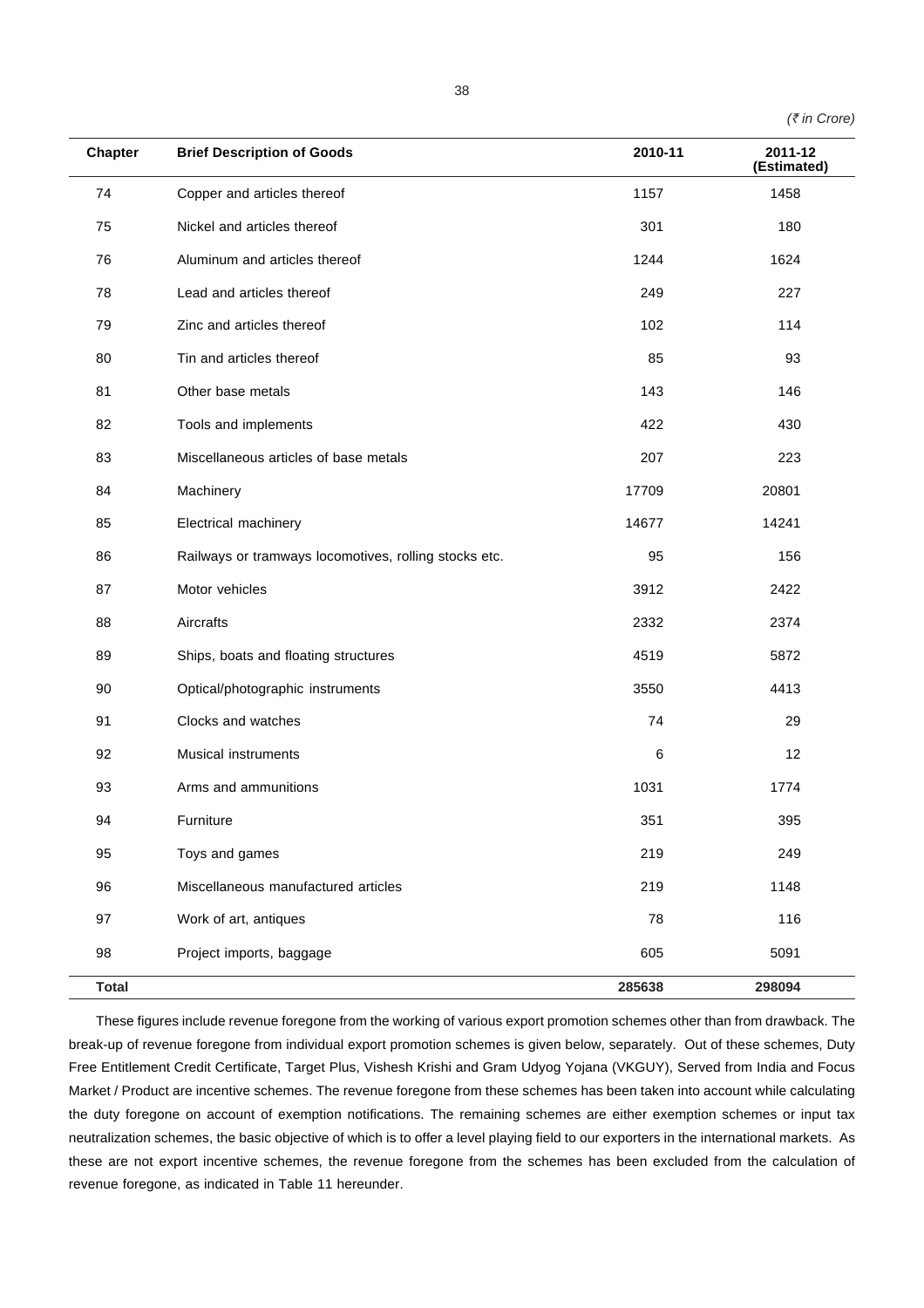| S. No. | Name of the Scheme                                                                                                                                   | 2011-12 | 2012-13<br>(Estimated) |
|--------|------------------------------------------------------------------------------------------------------------------------------------------------------|---------|------------------------|
| 1      | Advance Licence Scheme                                                                                                                               | 18306   | 19334                  |
| 2      | EOU/EHT/STP                                                                                                                                          | 4555    | 4271                   |
| 3      | <b>EPCG</b>                                                                                                                                          | 9672    | 11737                  |
| 4      | <b>DEPB Scheme</b>                                                                                                                                   | 10409   | 3372                   |
| 5      | <b>SEZ</b>                                                                                                                                           | 4560    | 3742                   |
| 6      | <b>DFRC</b>                                                                                                                                          | 40      | 21                     |
| 7      | Duty Free Import Authorisation Scheme                                                                                                                | 1244    | 1651                   |
| 8      | Duty Free Entitlement Credit Certificate                                                                                                             | 190     | 122                    |
| 9      | Target plus schemes                                                                                                                                  | 436     | 411                    |
| 10     | Vishesh Krishi and Gram Udyog Yojana                                                                                                                 | 2263    | 2204                   |
| 11     | Served from India Scheme                                                                                                                             | 556     | 1227                   |
| 12     | <b>Focus Market/Product Sheme</b>                                                                                                                    | 3951    | 6362                   |
| 13     | <b>TOTAL</b>                                                                                                                                         | 56182   | 54455                  |
| 14     | Less revenue foregone on incentive schemes mainatined at S.Nos. 8 to 12                                                                              | 7396    | 10328                  |
| 15     | Revenue Foregone on account of input tax neutralisation or exemption schemes<br>to be reduced from gross revenue foregone on account of customs duty | 48786   | 44127                  |

These aforesaid estimates of revenue foregone do not include revenue foregone on account of ad hoc exemption

orders issued under Section 25(2) of the Customs Act, 1962, that relate to circumstances of an exceptional nature.

The revenue foregone for Direct and Indirect Taxes is summarized as under:

## **Table 12: Revenue Foregone (Direct Taxes) in financial years 2011-12 and 2012-13**

|                      |                                       | (in ₹ Crore)                                    |
|----------------------|---------------------------------------|-------------------------------------------------|
|                      | <b>Revenue Foregone</b><br>in 2011-12 | <b>Projected Revenue Foregone</b><br>in 2012-13 |
| Corporate Income-tax | 61765.3                               | 68007.6                                         |
| Personal Income-tax  | 39375.4                               | 45464.1                                         |
| Total                | 101140.7                              | 113471.7                                        |

#### **Table 13: Revenue Foregone (Indirect Taxes) in financial years 2011-12 and 2012-13**

|              |                                       |                                                   | (in ₹ Crore) |  |
|--------------|---------------------------------------|---------------------------------------------------|--------------|--|
|              | <b>Revenue Foregone</b><br>in 2011-12 | <b>Revenue Foregone</b><br>in 2012-13 (Estimated) |              |  |
| Excise Duty  | 195590                                | 206188                                            |              |  |
| Customs duty | 236852                                | 253967                                            |              |  |

The aggregate revenue foregone from central taxes (both direct and indirect) is  $\bar{z}$  5,33,582.7 Crore for 2011-12 and is projected to be ₹5,73,626.7 Crore for 2012-13.To conclude, the total revenue foregone is showing an upward trend, both for direct and indirect taxes.

## **Table 11: Revenue Foregone on account of Export Promotion Concessions**

*(*` *in Crore)*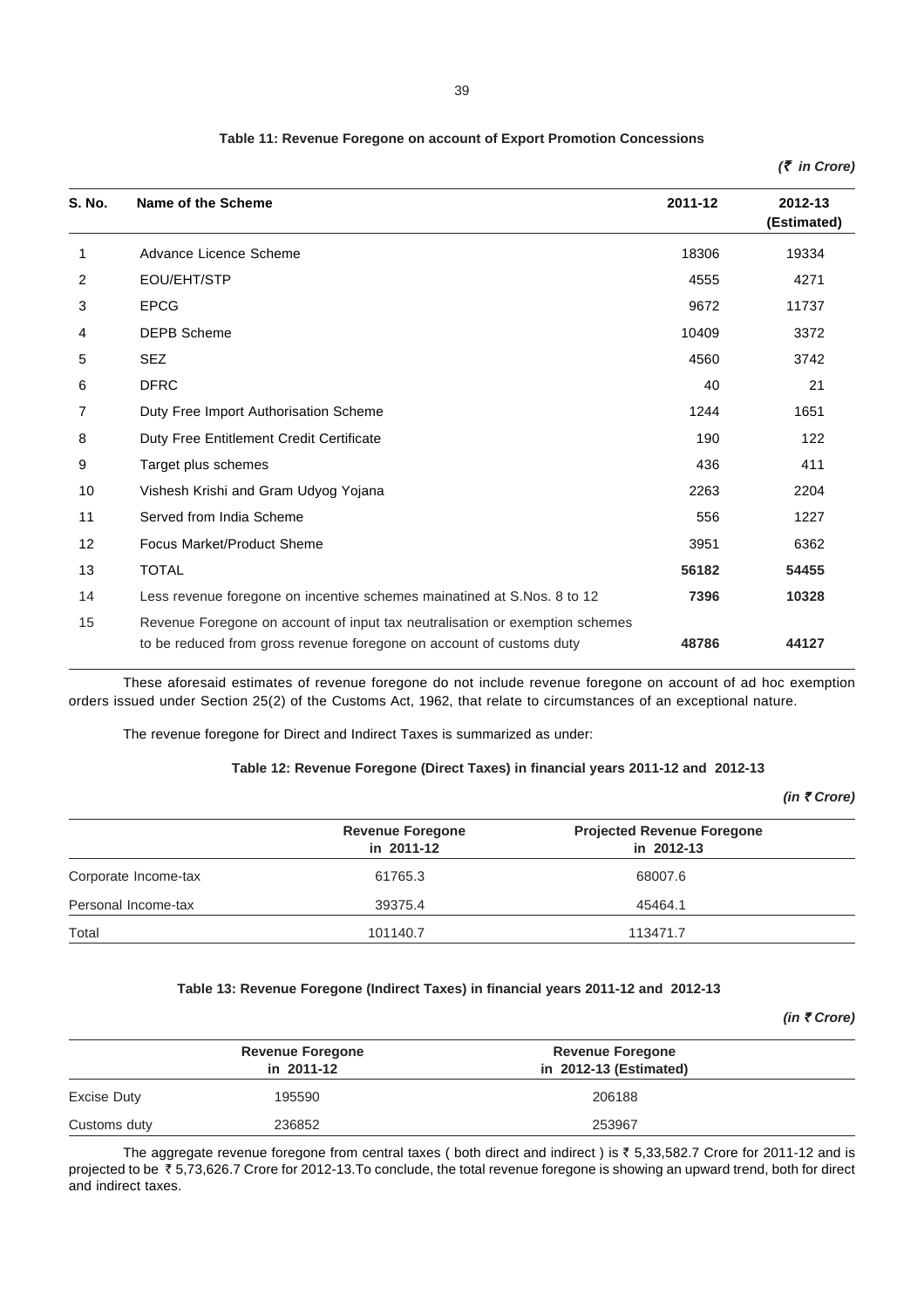## **APPENDIX**

# **Effective tax rate, inclusive of surcharge and education cess, of sample companies across industry**

**(financial year 2011-12) [sample size – 494106]**

| SI.<br>No | <b>Sector</b>            | <b>Industry</b>                            | <b>Number of</b><br><b>Companies</b> | <b>Profit</b><br>before tax<br>(in ₹ crore) | <b>Total tax</b><br>payable<br>(in $\bar{z}$ crore) | <b>Effective</b><br>tax rate<br>(in %) |
|-----------|--------------------------|--------------------------------------------|--------------------------------------|---------------------------------------------|-----------------------------------------------------|----------------------------------------|
| 1         | Manufacturing Industry   | Agro-based industries                      | 13471                                | 12136.0                                     | 2989.1                                              | 24.63                                  |
| 2         | Manufacturing Industry   | Automobile and auto parts                  | 4225                                 | 37810.8                                     | 8022.0                                              | 21.22                                  |
| 3         | Manufacturing Industry   | Cement                                     | 726                                  | 11854.7                                     | 1797.3                                              | 15.16                                  |
| 4         | Manufacturing Industry   | Diamond cutting                            | 470                                  | 2066.3                                      | 422.7                                               | 20.46                                  |
| 5         | Manufacturing Industry   | Drugs and pharmaceuticals                  | 5109                                 | 27968.6                                     | 4740.8                                              | 16.95                                  |
| 6         | Manufacturing Industry   | Electronics including computer<br>hardware | 2515                                 | 5894.5                                      | 1651.8                                              | 28.02                                  |
| 7         | Manufacturing Industry   | Engineering goods                          | 9662                                 | 40595.6                                     | 11758.0                                             | 28.96                                  |
| 8         | Manufacturing Industry   | Fertilizers, chemicals, paints             | 3747                                 | 18214.3                                     | 4682.2                                              | 25.71                                  |
| 9         | Manufacturing Industry   | Flour and rice mills                       | 1321                                 | 728.4                                       | 134.8                                               | 18.50                                  |
| 10        | Manufacturing Industry   | Food processing units                      | 2618                                 | 6676.1                                      | 1650.5                                              | 24.72                                  |
| 11        | Manufacturing Industry   | Marble and granite                         | 1958                                 | 710.0                                       | 177.7                                               | 25.03                                  |
| 12        | Manufacturing Industry   | Paper                                      | 1387                                 | 1321.6                                      | 199.6                                               | 15.11                                  |
| 13        | Manufacturing Industry   | Petroleum and petrochemicals               | 699                                  | 61469.2                                     | 11729.8                                             | 19.08                                  |
| 14        | Manufacturing Industry   | Power and energy                           | 4475                                 | 90513.4                                     | 16653.7                                             | 18.40                                  |
| 15        | Manufacturing Industry   | Printing and publishing                    | 2595                                 | 3780.4                                      | 1088.7                                              | 28.80                                  |
| 16        | Manufacturing Industry   | Rubber                                     | 919                                  | 886.0                                       | 194.8                                               | 21.99                                  |
| 17        | Manufacturing Industry   | <b>Steel</b>                               | 4718                                 | 23303.5                                     | 5007.7                                              | 21.49                                  |
| 18        | Manufacturing Industry   | Sugar                                      | 288                                  | 708.1                                       | 63.7                                                | 9.00                                   |
| 19        | Manufacturing Industry   | Tea,coffee                                 | 944                                  | 2055.8                                      | 338.6                                               | 16.47                                  |
| 20        | Manufacturing Industry   | Textiles, handloom, power looms            | 9204                                 | 7943.7                                      | 1586.3                                              | 19.97                                  |
| 21        | Manufacturing Industry   | Tobacco                                    | 277                                  | 9608.1                                      | 2693.2                                              | 28.03                                  |
| 22        | Manufacturing Industry   | Tyre                                       | 166                                  | 2851.4                                      | 588.0                                               | 20.62                                  |
| 23        | Manufacturing Industry   | Vanaspati and edible oils                  | 623                                  | 976.0                                       | 180.1                                               | 18.46                                  |
| 24        | Manufacturing Industry   | <b>Others</b>                              | 55815                                | 125366.3                                    | 30689.4                                             | 24.48                                  |
|           | 25 Trading               | Chain stores                               | 792                                  | 407.8                                       | 106.8                                               | 26.18                                  |
| 26        | Trading                  | Retailers                                  | 11630                                | 5261.6                                      | 1479.5                                              | 28.12                                  |
| 27        | Trading                  | Wholesalers                                | 19339                                | 6290.1                                      | 1826.0                                              | 29.03                                  |
| 28        | Trading                  | Others                                     | 74266                                | 21816.2                                     | 5227.0                                              | 23.96                                  |
| 29        | <b>Commission Agents</b> | General commision agents                   | 4095                                 | 1079.2                                      | 310.3                                               | 28.75                                  |
| 30        | <b>Builders</b>          | <b>Builders</b>                            | 16138                                | 5479.4                                      | 1192.6                                              | 21.77                                  |
| 31        | <b>Builders</b>          | Estate agents                              | 3123                                 | 498.6                                       | 103.4                                               | 20.73                                  |
| 32        | <b>Builders</b>          | Property developers                        | 26199                                | 16672.1                                     | 3108.4                                              | 18.64                                  |
| 33        | <b>Builders</b>          | <b>Others</b>                              | 19417                                | 6149.6                                      | 1021.3                                              | 16.61                                  |
| 34        | Contractors              | Civil contractors                          | 8882                                 | 11775.5                                     | 3132.6                                              | 26.60                                  |
| 35        | Contractors              | Excise contractors                         | 19                                   | 7.1                                         | 2.1                                                 | 29.26                                  |
|           | 36 Contractors           | Forest contractors                         | 13                                   | 1.9                                         | 0.2                                                 | 9.83                                   |